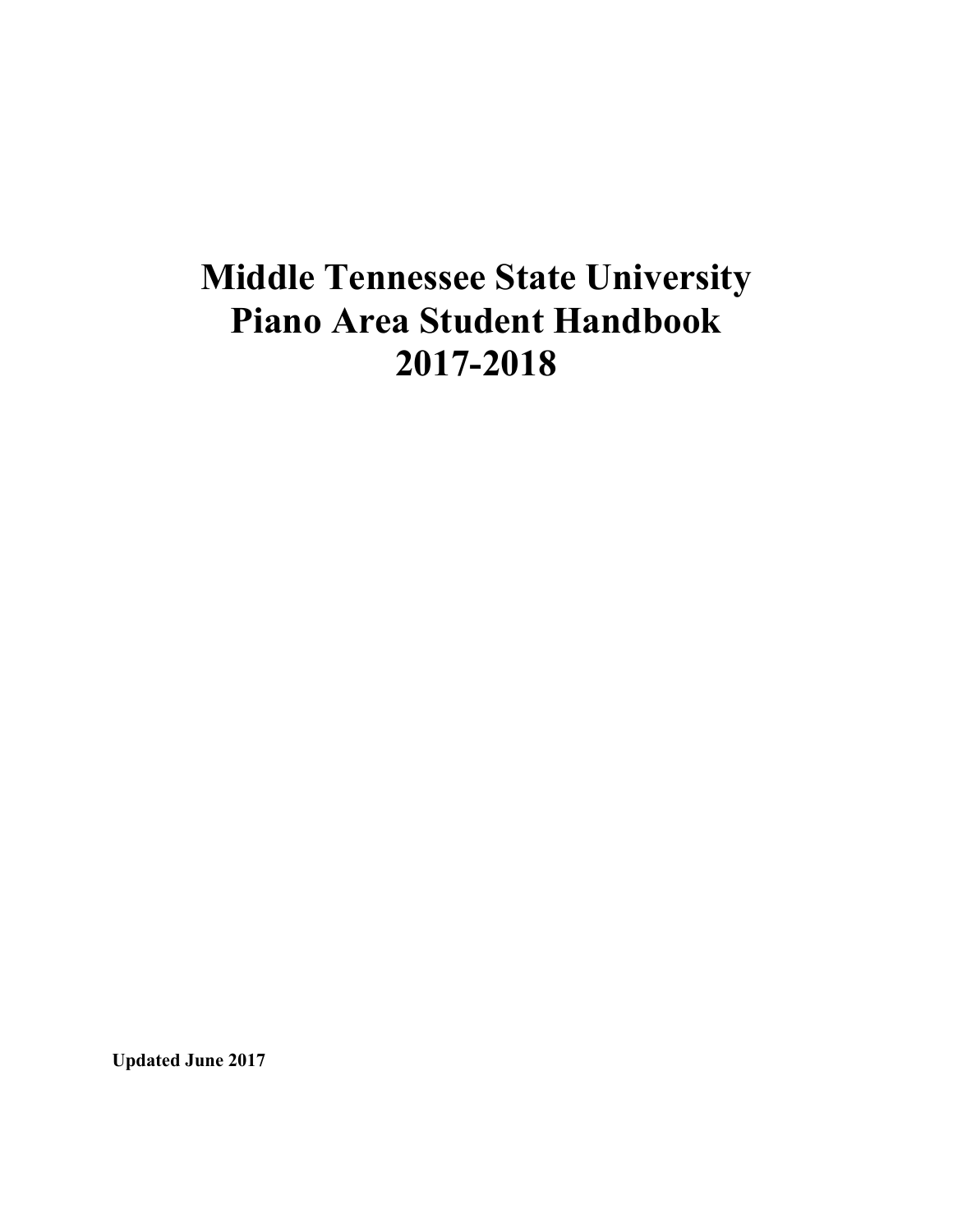## **TABLE OF CONTENTS**

| <b>GENERAL INFORMATION</b> |  |
|----------------------------|--|
|                            |  |
|                            |  |
|                            |  |
| PROSPECTIVE STUDENTS       |  |
|                            |  |
|                            |  |
|                            |  |
|                            |  |
|                            |  |
|                            |  |
|                            |  |
| <b>CURRENT STUDENTS:</b>   |  |
| Undergraduate:             |  |
|                            |  |
|                            |  |
|                            |  |
|                            |  |
|                            |  |
| Graduate:                  |  |
|                            |  |
|                            |  |
|                            |  |
|                            |  |
|                            |  |
| OTHER:                     |  |
|                            |  |
|                            |  |
|                            |  |
|                            |  |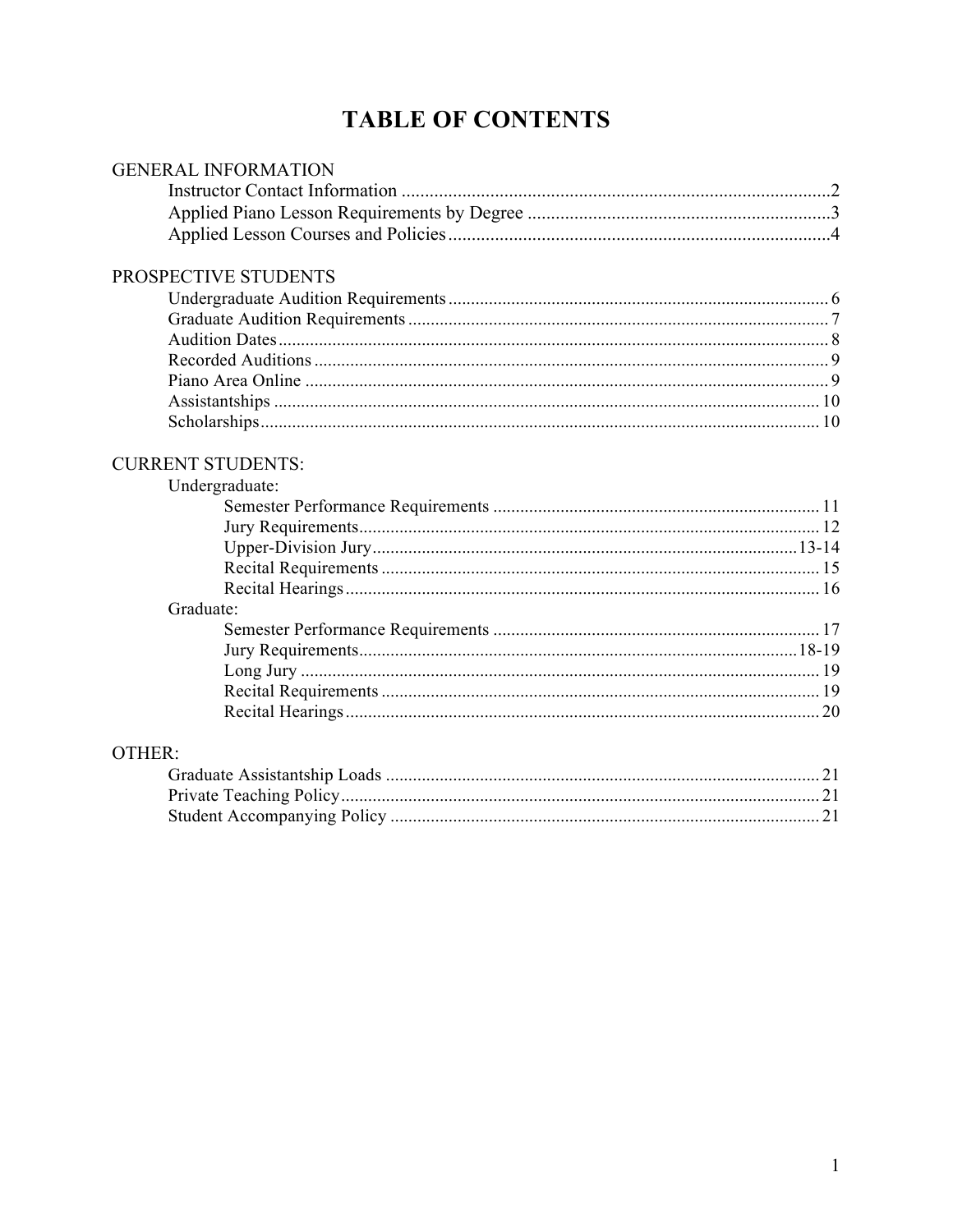## GENERAL INFORMATION

## **Applied Piano Faculty**

**Arunesh Nadgir, D.M.A.** Wright Music Building, Room 258 Arunesh.Nadgir@mtsu.edu 615-898-5649

**Adam Clark, D.M.A.** Wright Music Building, Room 262 Adam.Clark@mtsu.edu 615-898-2481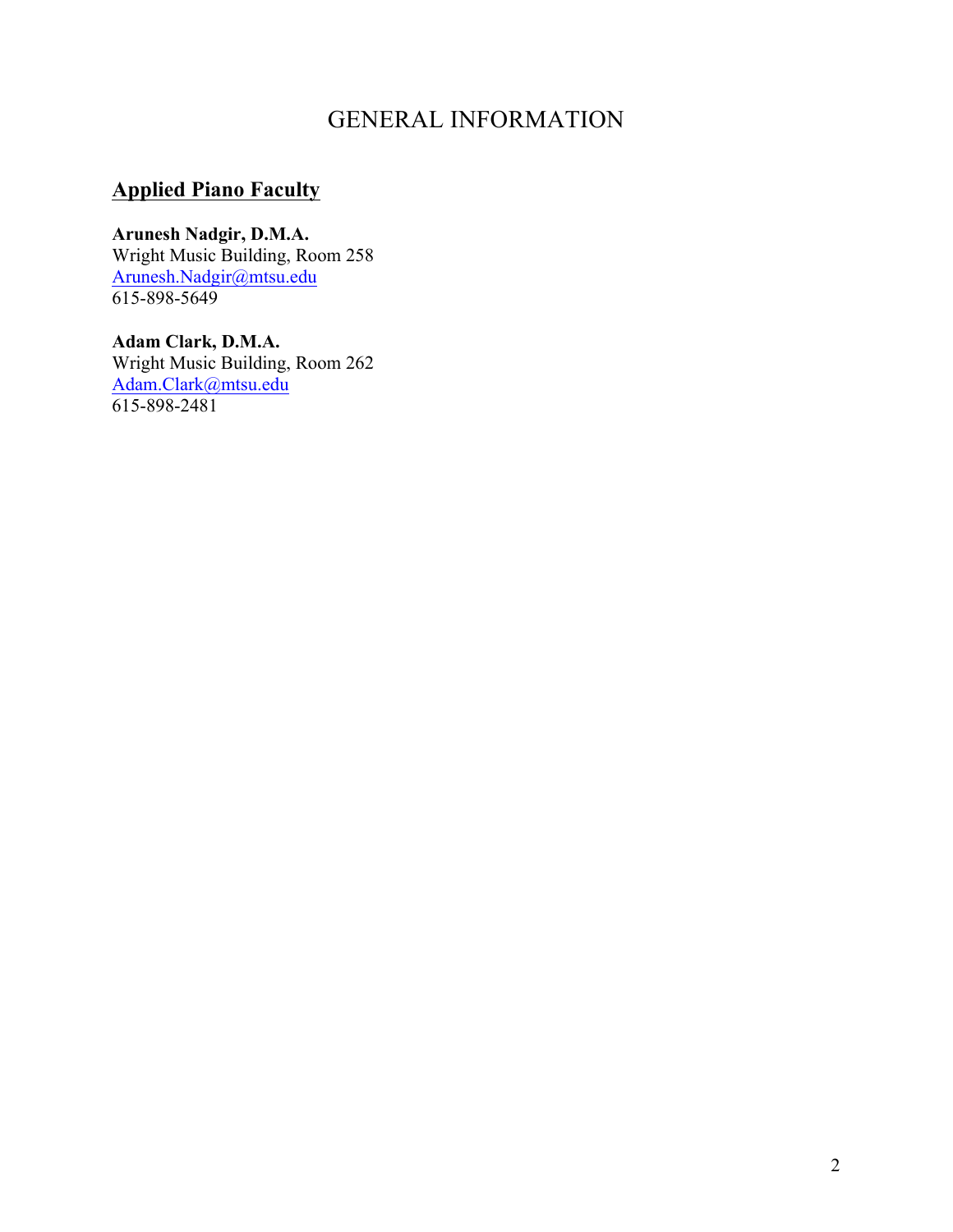#### **Applied Piano Lesson Requirements by Degree / Concentration (UG):**

#### Performance\*

MUAP 2352 – 4 semesters (8 credits total) MUAP 4353 – 4 semesters (12 credits total)

#### Instrumental Music Education\*\*

MUAP 2351 – 4 semesters (4 credits, minimum requirement) *Recommended: MUAP 2352 – 4 semesters (8 credits)* MUAP 4351 – 3 semesters (3 credits, minimum requirement) *Recommended: MUAP 4352 – 3 semesters (6 credits)*

#### Voice / General Music Education\*\*

MUAP 2351 – 4 semesters (4 credits, minimum requirement) *Recommended: MUAP 2352 – 4 semesters (8 credits)* MUAP 4351 – 3 semesters (3 credits, minimum requirement) *Recommended: MUAP 4352 – 3 semesters (6 credits)*

#### Music Industry\*\*

MUAP 2351 – 4 semesters (4 credits, minimum requirement) *Recommended: MUAP 2352 – 4 semesters (8 credits)* MUAP 4351 – 4 semesters (4 credits, minimum requirement) *Recommended: MUAP 4352 – 4 semesters (8 credits)*

#### Jazz Studies

MUAP 2351 (non-jazz) – 4 semesters (4 credits, minimum requirement) *Recommended: MUAP 2352 – 4 semesters (8 credits)* No Upper-Division lesson requirement for non-jazz applied lessons

#### Music Theory / Composition

MUAP 2351 – 4 semesters (4 credits, minimum requirement) *Recommended: MUAP 2352 – 4 semesters (8 credits)* MUAP 4351 – 4 semesters (4 credits, minimum requirement) *Recommended: MUAP 4352 – 4 semesters (8 credits)*

#### Music Minor

MUAP 2351 – 4 semesters (4 credits, minimum requirement) *Optional, with approval: MUAP 2352 – 4 semesters (8 credits)*

#### **Other**

Applied piano lessons are optional (as an elective) for all other MTSU students, pending a successful audition (see below)

\*Two piano recitals required for degree competition (see recital requirements below) \*\*One piano recital required for degree completion (see recital requirements below)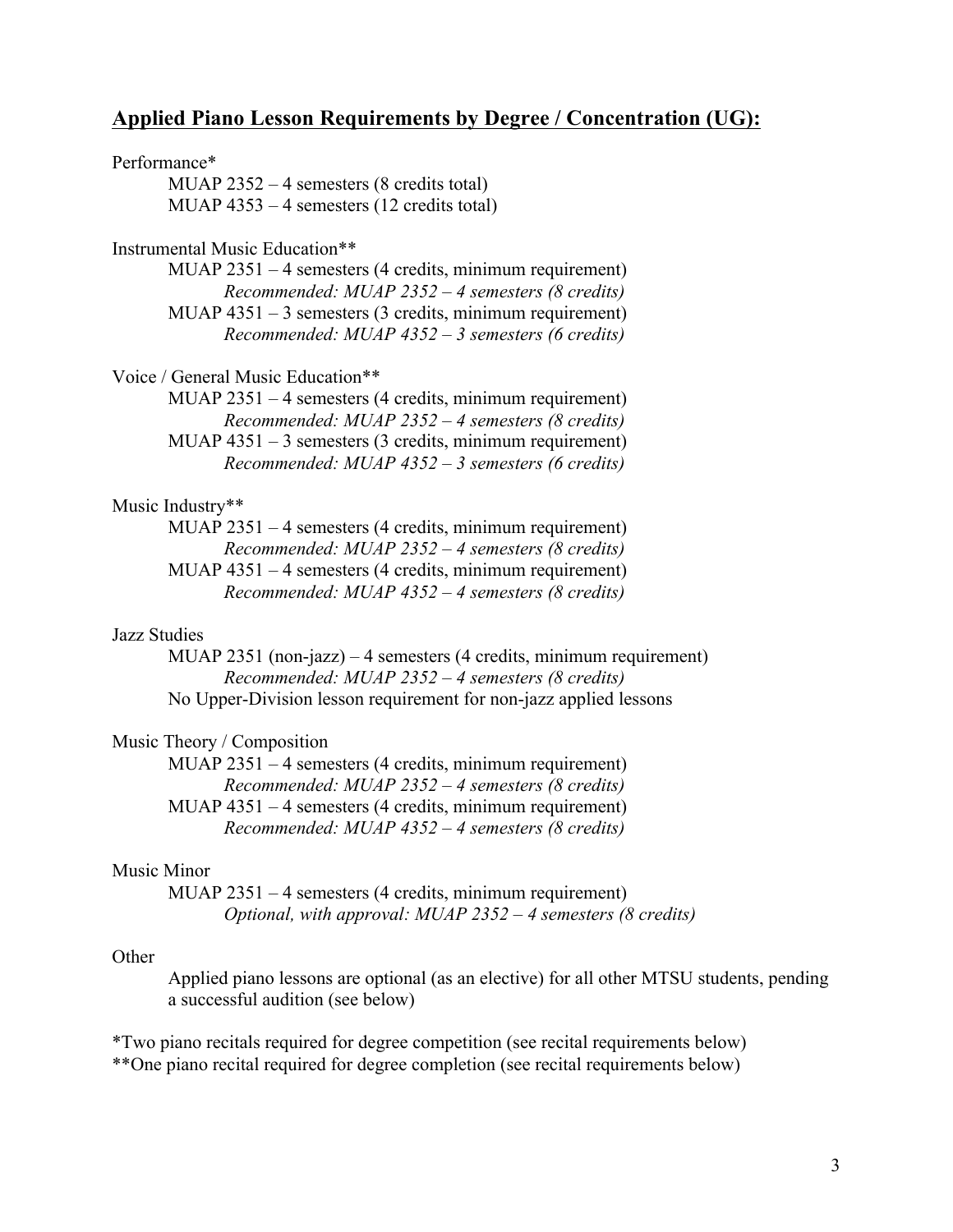## **Applied Lesson Courses and Policies:**

## **UNDERGRADUATE**

| -LOWER DIVISION-                  |                                                                                                                                                                                                                                                                                                                   |  |
|-----------------------------------|-------------------------------------------------------------------------------------------------------------------------------------------------------------------------------------------------------------------------------------------------------------------------------------------------------------------|--|
| <b>MUAP 2351</b><br>$1cr - 30min$ | Open to all MTSU students pending a successful audition (see below)<br>Minimum requirement for all non-performance piano concentrations & Minors<br>BM Performance majors may not register for this section                                                                                                       |  |
| <b>MUAP 2352</b><br>$2cr - 60min$ | Required for BM Performance majors<br>Strongly recommended for non-performance piano concentrations, particularly<br>those with a recital requirement (see degree requirements above)<br>Optional, pending instructor recommendation and successful audition, for<br>Music Minors and non-music majors (elective) |  |

| -UPPER DIVISION-                  |                                                                                                                                                                                                                                               |
|-----------------------------------|-----------------------------------------------------------------------------------------------------------------------------------------------------------------------------------------------------------------------------------------------|
| <b>MUAP 4351</b><br>$1cr - 30min$ | Minimum requirement for all non-performance piano concentrations (non-Jazz)<br>Optional (with approval) for all continuing Minors, Jazz Studies, $\&$ electives<br>BM Performance majors may not register for this section                    |
| <b>MUAP 4352</b><br>$2cr - 60min$ | Strongly recommended for non-performance piano concentrations (non-Jazz),<br>particularly those with a recital requirement (see degree requirements above)<br>Optional (with approval) for all continuing Minors, Jazz Studies, and electives |
| <b>MUAP 4354</b><br>$3cr - 60min$ | BM Piano Performance majors only<br>٠                                                                                                                                                                                                         |
| <b>MUAP 3800</b>                  | Junior Recital: Piano Performance (1 credit)<br>٠                                                                                                                                                                                             |
| <b>MUAP 4800</b>                  | Partial Senior Recital, non-performance concentrations (0-1 credit)                                                                                                                                                                           |
| <b>MUAP 4900</b>                  | Senior Recital: Piano Performance (2 credits)                                                                                                                                                                                                 |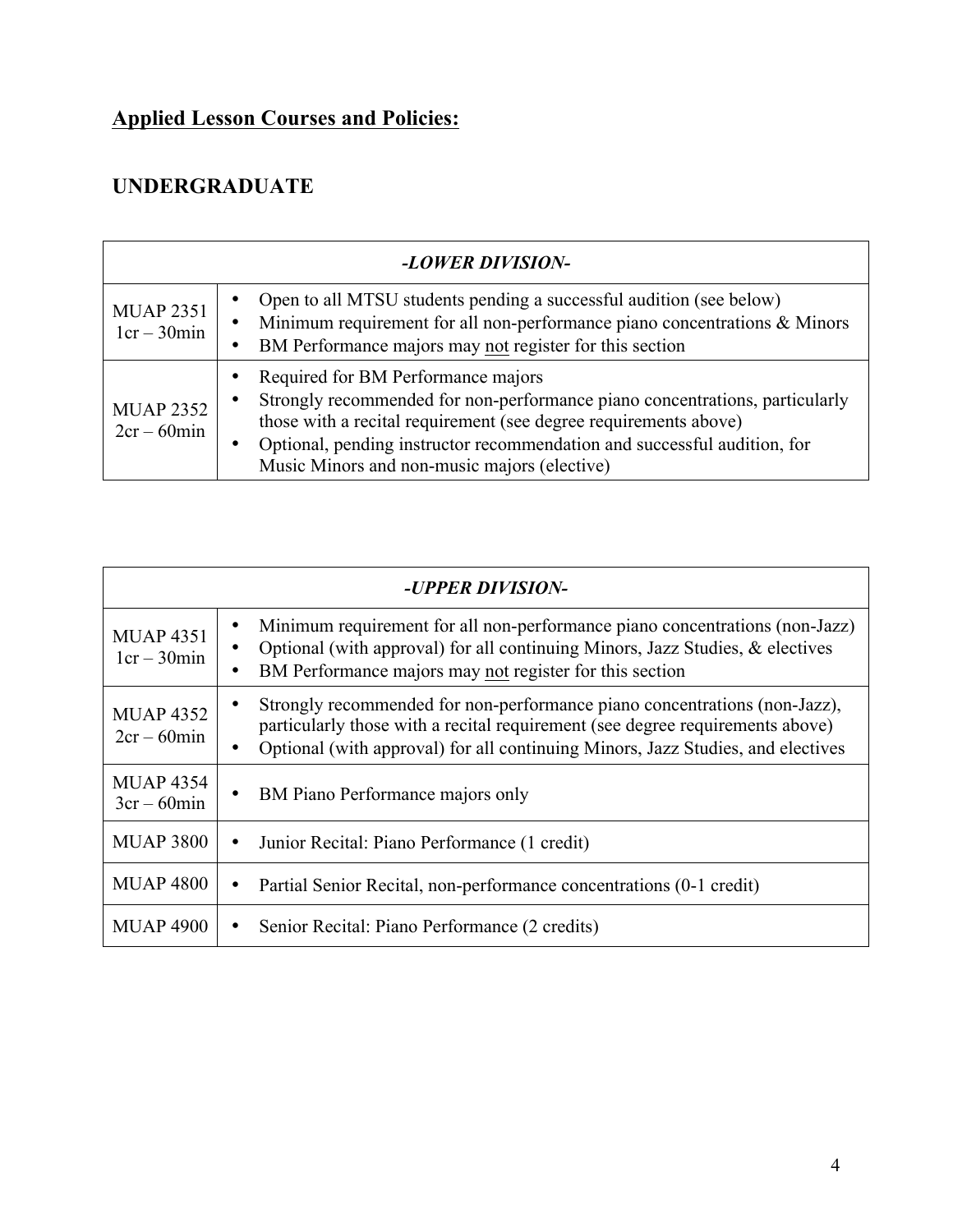### **GRADUATE**

| -PERFORMANCE AND COLLABORATIVE PIANO- |                                                                                                                                                                                  |
|---------------------------------------|----------------------------------------------------------------------------------------------------------------------------------------------------------------------------------|
| <b>MUAP 6682</b><br>$3cr - 60min$     | • Performance and Collaborative specializations: $1st$ semester of study                                                                                                         |
| <b>MUAP 6692</b><br>$3cr - 60min$     | Performance specialization: $2nd$ semester of study<br>Collaborative specialization: $3rd$ semester of study                                                                     |
| <b>MUAP 6702</b><br>$3cr - 60min$     | • Performance specialization: $3rd$ semester of study                                                                                                                            |
| <b>MUAP 6670</b><br>$3cr - 60min$     | Graduate Piano Recital – Performance: $4th$ semester of study<br>$\bullet$<br>Graduate Piano Recital – Collaborative: $2^{nd}$ & 4 <sup>th</sup> semesters of study<br>$\bullet$ |

#### **CREDITS**

**One-credit:** One 30-minute lesson per week, plus studio class attendance (see below) **Two-credit:** One 60-minute lesson per week, plus studio class attendance (see below) **Three-credit:** One 60-minute lesson per week, plus studio class attendance (see below)

(BM performance: higher work/quality expectation than 2-credit students)

### **STUDIO CLASS**

#### **Time:**

Wednesdays, 11:30-12:25 (Individual studios and Hinton Hall)

#### **Attendance:**

All Majors and Minors are required to attend all Wednesday classes.

All non-music majors (electives) must attend at least three Wednesday classes

#### **Performance requirements**\*

All jury pieces must be performed at least once by memory (as required) in class All students are expected to play on the Semester-End Studio Recital Performance Majors (BM & MM): One Student Recital Hour performance per semester Other concentrations with a recital requirement: One Student Recital Hour per year All students are encouraged to perform as often as possible

\*Instructor permission must be granted in order to play on a Student Recital or in Studio Class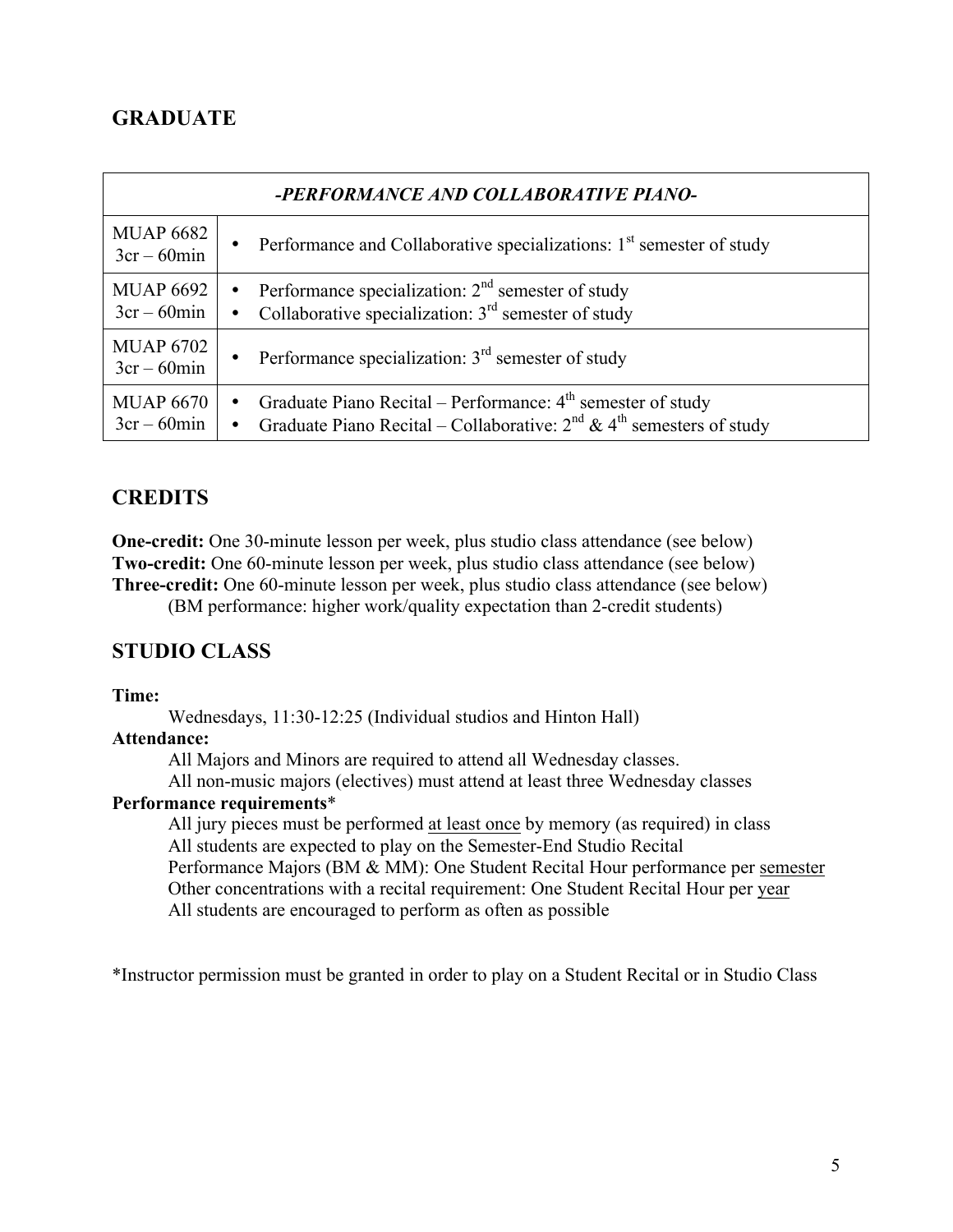## PROSPECTIVE STUDENTS

## **UNDERGRADUATE AUDITION REQUIREMENTS**

| <b>BM</b> Piano Performance              | Three contrasting works from different historical periods <sup>**</sup><br>Memorization required<br>٠<br><b>Sight Reading</b>                                                                                                                       |
|------------------------------------------|-----------------------------------------------------------------------------------------------------------------------------------------------------------------------------------------------------------------------------------------------------|
| Other BM Piano<br>Concentrations*        | Two or more contrasting works from different historical periods**<br>Memorization optional, but highly recommended<br><b>Sight Reading</b>                                                                                                          |
| Minors, Add-ons, and<br>non-music majors | Two contrasting works from different historical periods**<br>Memorization optional<br><b>Sight Reading</b>                                                                                                                                          |
| <b>Transfer Students</b>                 | To begin in Lower Division lessons (2000 level): See above<br>To begin in Upper Division lessons (4000 level): Audition is the<br>same as the complete Upper Division Jury requirement for the<br>desired degree (see page 14), plus sight reading. |

*\*Instrumental Education, Vocal/General Music Education, Music Industry, Music Theory / Composition, Instrumental Add-ons, Jazz Studies\*\*\**

## **ADDITIONAL AUDITION INFORMATION**

#### **Audition repertoire level expectation**

§ Audition repertoire and performance ability must indicate a reasonable predication of success in the desired program. Auditioning students should view the Upper Division Jury requirements on page 14 as an indicator of what will be expected by the end of the 4<sup>th</sup> semester of study.

#### **Auditions are approximately 15-20 minutes in length:**

- 10-15 minutes is for playing
	- o Longer programs are acceptable, however, the committee may need to cut some pieces short
	- o Shorter programs are acceptable for non-performance majors
- The remaining time is to speak with you about your background, interests, and answer any questions you might have

#### **Scales and Arpeggios:**

■ We recommend that you know and thoughtfully practice all major and minor scales and arpeggios. We will not, however, ask to hear these during the audition

#### **FAQ: Can I take piano lessons at MTSU if I am not a music major?**

Yes: All MTSU students may take piano lessons in the School of Music, regardless of major, pending studio availability and a successful audition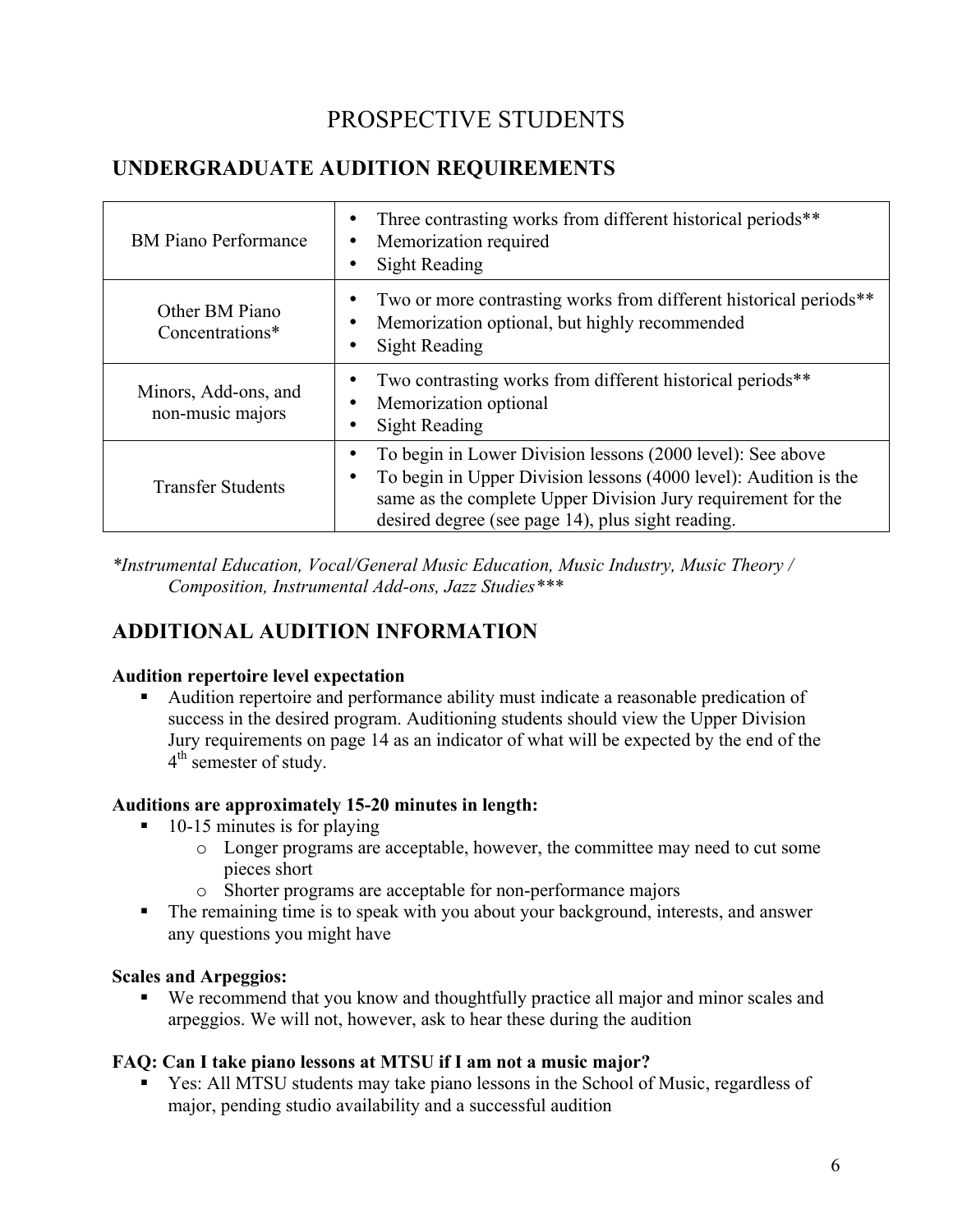## \*\*REPRESENTATIVE COMPOSERS BY HISTORICAL PERIOD

| <b>BAROQUE</b>          | J. S. Bach, G. F. Handel, D. Scarlatti, G. Telemann, H. Purcell                                                                                                                                               |
|-------------------------|---------------------------------------------------------------------------------------------------------------------------------------------------------------------------------------------------------------|
| <b>CLASSICAL</b>        | J. Haydn, W. A. Mozart, L. van Beethoven, M. Clementi, F. Kuhlau                                                                                                                                              |
| <b>ROMANTIC</b>         | F. Chopin, J. Brahms, F. Liszt, F. Mendelssohn, R. Schumann, F. Schubert,<br>P. Tchaikovsky, S. Rachmaninoff                                                                                                  |
| 1900-<br><b>PRESENT</b> | D. Kabalevsky, V. Persichetti, A. Khachaturian, A. Schoenberg, P.<br>Hindemith, R. Muczynski, R. Starer, F. Poulenc, C. Debussy, M. Ravel, S.<br>Prokofiev, A. Scriabin, A. Copland, S. Barber, L. Liebermann |

#### **PLEASE NOTE:**

The above list is not all-inclusive; it is simply for reference. Many composers not listed above may still be included on your audition

Popular music, musical theater, New Age music, and the applicant's own compositions are not permitted

\*\*\*Students auditioning for Jazz Studies should contact Mr. Jamey Simmons (James.Simmons@mtsu.edu) and consult the Jazz Piano audition requirements found online: http://www.mtsu.edu/music/pdf/jazzpianoguitarrequirements.pdf

## **GRADUATE AUDITION REQUIREMENTS**

| MM Piano<br>Performance | Minimum of three contrasting works from different historical periods <sup>**</sup><br>$\bullet$<br>Must include a complete sonata and a virtuosic work, both from any<br>$\bullet$<br>historical period. The complete sonata is considered one work<br>Memorization required<br>$\bullet$<br>Sight Reading |
|-------------------------|------------------------------------------------------------------------------------------------------------------------------------------------------------------------------------------------------------------------------------------------------------------------------------------------------------|
|-------------------------|------------------------------------------------------------------------------------------------------------------------------------------------------------------------------------------------------------------------------------------------------------------------------------------------------------|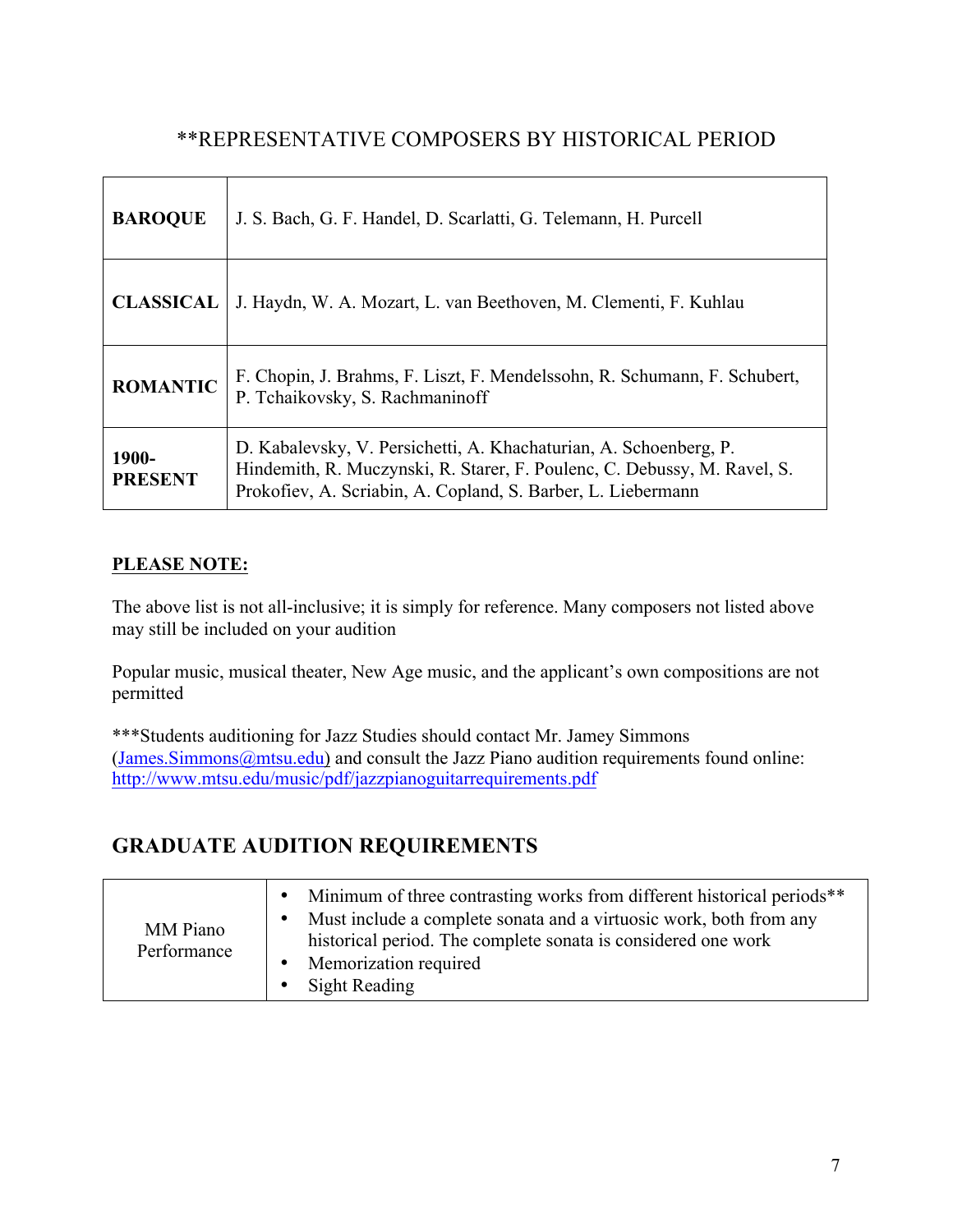## **ADDITIONAL AUDITION INFORMATION**

#### **Auditions are approximately 30 minutes in length:**

- 15-20 minutes is for playing
	- o Your complete program may be longer than this, however, the committee may need to cut some pieces short
- The remaining time is to speak with you about your background, interests, and answer any questions you might have

#### **Repertoire:**

■ If your desired program does not match guidelines above, please contact the piano faculty directly to ask if any exceptions might be possible

#### **Scales and Arpeggios:**

■ We will not ask to hear scales or arpeggios during the audition

#### **IMPORTANT:**

- § A singer and instrumentalist will be provided for your audition if you are unable to provide one of your own. You will be allowed time to rehearse prior to your audition
- Please email a list of your complete audition repertoire to the Coordinator of Keyboard Studies, Dr. Arunesh Nadgir (arunesh.nadgir@mtsu.edu), as far in advance of your audition as possible so that a singer and instrumentalist might be arranged for you

### **AUDITION DATES**

#### **Undergraduates**

- Saturday, February 3, 2018
- Friday, February 16, 2018
- Saturday, February 24, 2018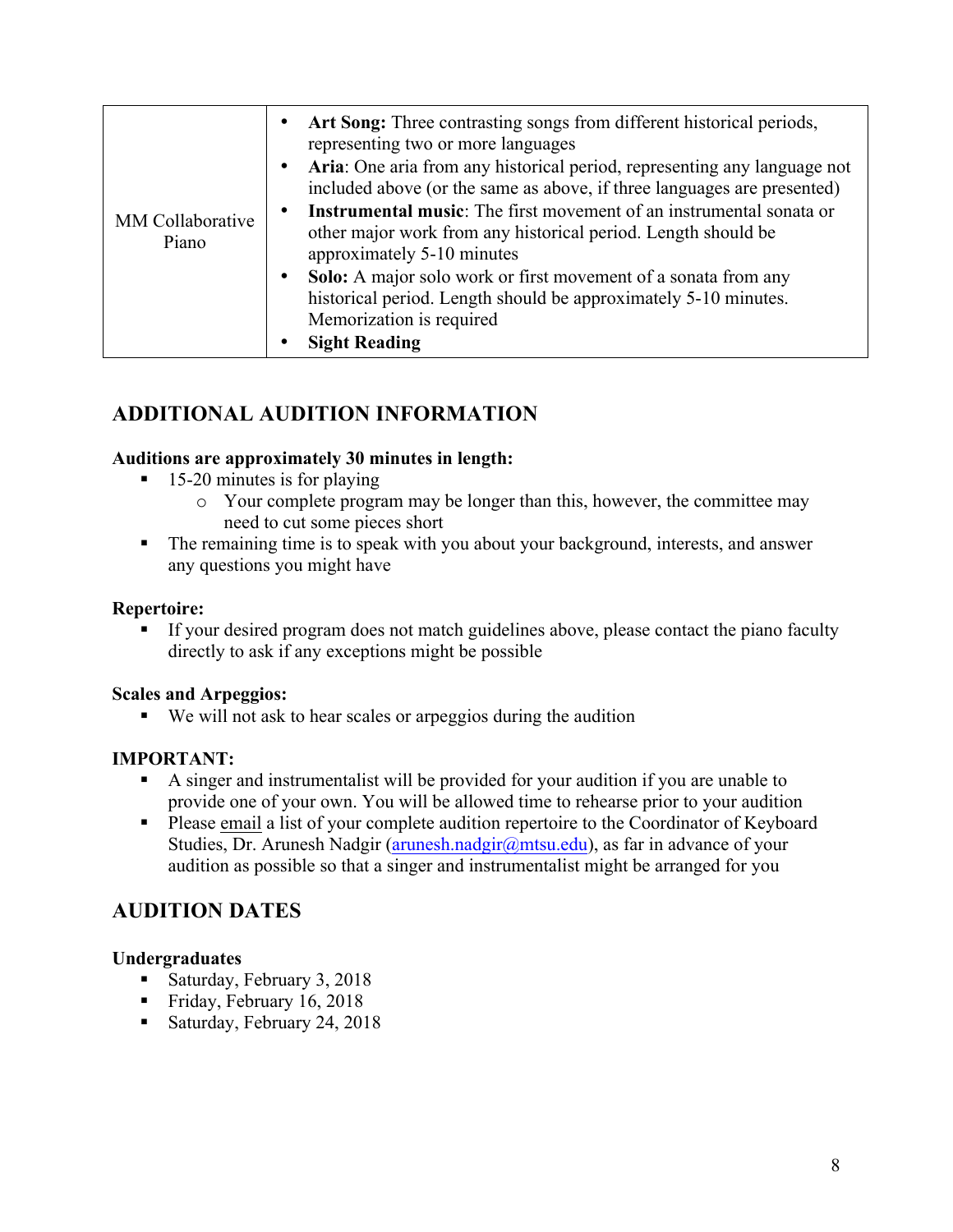#### **Graduates**

Graduate auditions are arranged on an individual basis anytime throughout the year, including the undergraduate audition dates above. If you wish to be considered for a Graduate Assistantship, you must complete your audition and have all application materials in by the final audition date (typically the end of February).

### **RECORDED AUDITIONS**

If a student is not able to audition in person, a recorded audition may be submitted, with faculty permission. It is highly recommended, however, that all students audition in person whenever possible for the best chance of being admitted and to receive a scholarship.

International Students: It is understood that travel to MTSU for a live audition may not be possible. Therefore, recorded auditions for international students are accepted and highly encouraged.

All recordings should adhere to the following guidelines:

#### **Acceptable formats (all unedited):**

- Video (preferred): DVD, YouTube, Dropbox, Skype (specific times to be arranged)
- § Audio (acceptable with piano faculty permission): CD, SoundCloud, YouTube
- Other: If you have another format in mind which is not listed above, please contact us to ask if it will be acceptable

#### **Faculty permission:**

§ All students submitting a recorded audition should email the Coordinator of Keyboard Studies, Dr. Arunesh Nadgir (arunesh.nadgir@mtsu.edu), in advance to request permission to submit a recorded audition.

### **PIANO AREA ONLINE**

Please visit our School of Music webpage to learn more:

http://www.mtsu.edu/music/keyboardpage.php

You can also "like" us on Facebook by searching "MTSU Piano"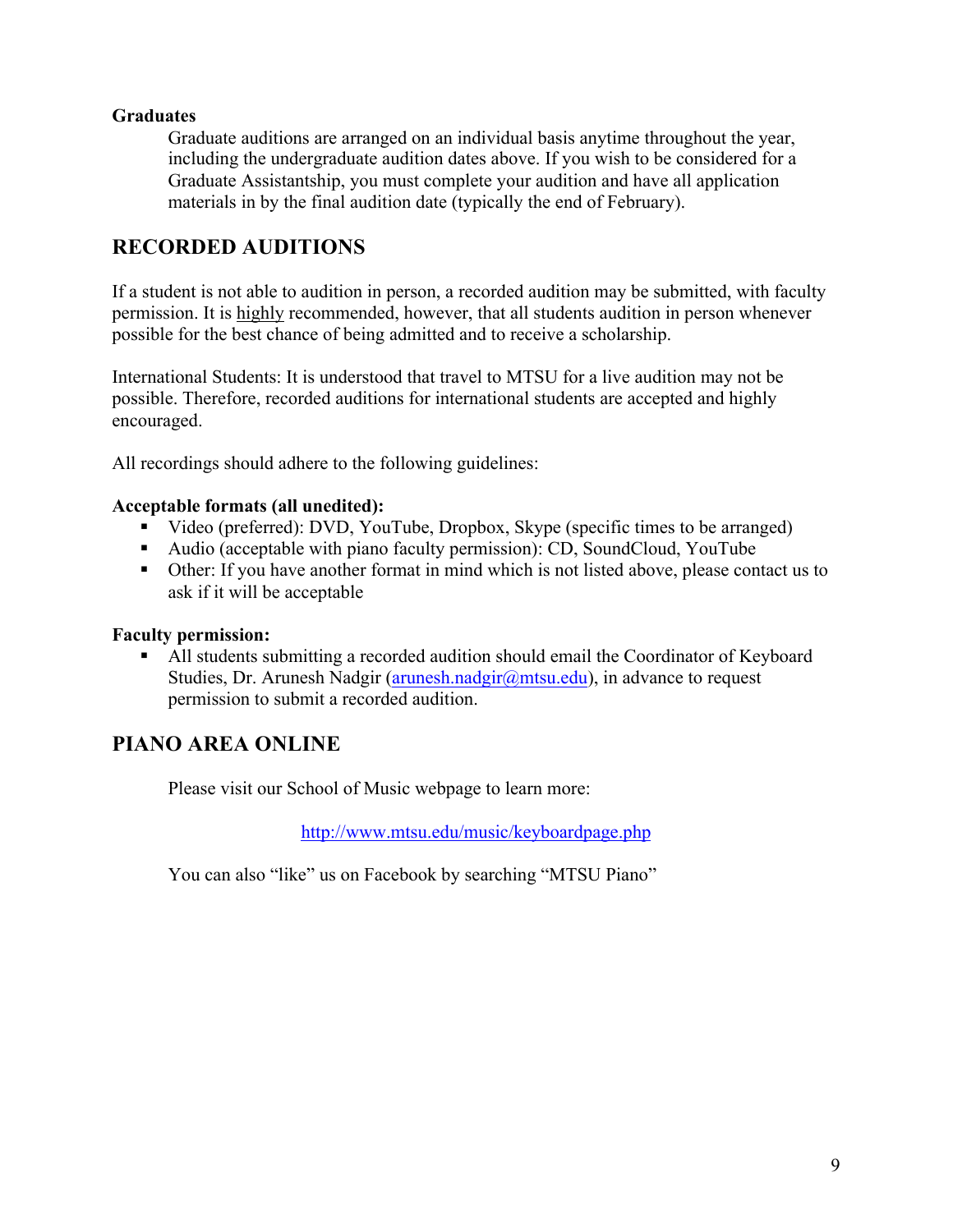## **SCHOLARSHIPS (UNDERGRADUATE)**

Music scholarships for undergraduates are awarded on a competitive basis to outstanding musicians. They are offered to students who not only demonstrate a high level of musicianship, but also show great musical potential and promise as an active and enthusiastic member of a fast growing department. Undergraduate awards may include:

#### **Out-of-state tuition waivers:**

■ The School of Music is pleased to offer a limited number of out-of-state tuition waivers to outstanding undergraduate students living outside of Tennessee. Recipients will be able to attend MTSU paying only the in-state rate for all four years of their degree. For more information, please visit: http://www.mtsu.edu/music/pdf/outofstatescholarships.pdf

**Financial awards:** varying amounts, based on auditions & available funds

#### **Other miscellaneous School of Music awards:**

§ Vary annually, based on funding and availability. Please contact individual areas to inquire (Music Education, Music Industry, Theory/Composition, etc.)

**Please note:** All School of Music scholarship awards are merit awards, based solely on auditions. They are separate from any MTSU need-based financial awards or other non-School of Music assistance a student might be eligible for

## **ASSISTANTSHIPS (GRADUATE ONLY)**

The most common form of assistance for Graduate students is the Graduate Assistantship. These are awarded based on School of Music needs, applicant auditions, and faculty recommendations. In the piano area, Graduate Assistantships may be awarded in accompanying, class piano, and applied instruction, pending availability and area need. Graduate students with specializations in Piano Performance and Collaborative Piano only are eligible for Piano Area Graduate Assistantships.

A full-time Graduate Assistantship (GA) includes a full tuition-waiver, partial waiver of fees, and a stipend of \$6000, payable in eight equal payments from the end of September to the end of April. In return, we will ask you to provide twenty (20) hours of your time per week. A half-time assistantship provides a half tuition-waiver, while the student pays the remaining half at in-state rates. The stipend also is halved, and we ask that you provide ten (10) hours of your time per week. In both cases, you must pay a portion of the student fees when you register. International students may also be eligible for a tuition waiver at the in-state rate.

Please visit the School of Music Graduate Studies page for the most current award figures and for information on how to apply: http://www.mtsu.edu/music/graduateaid.php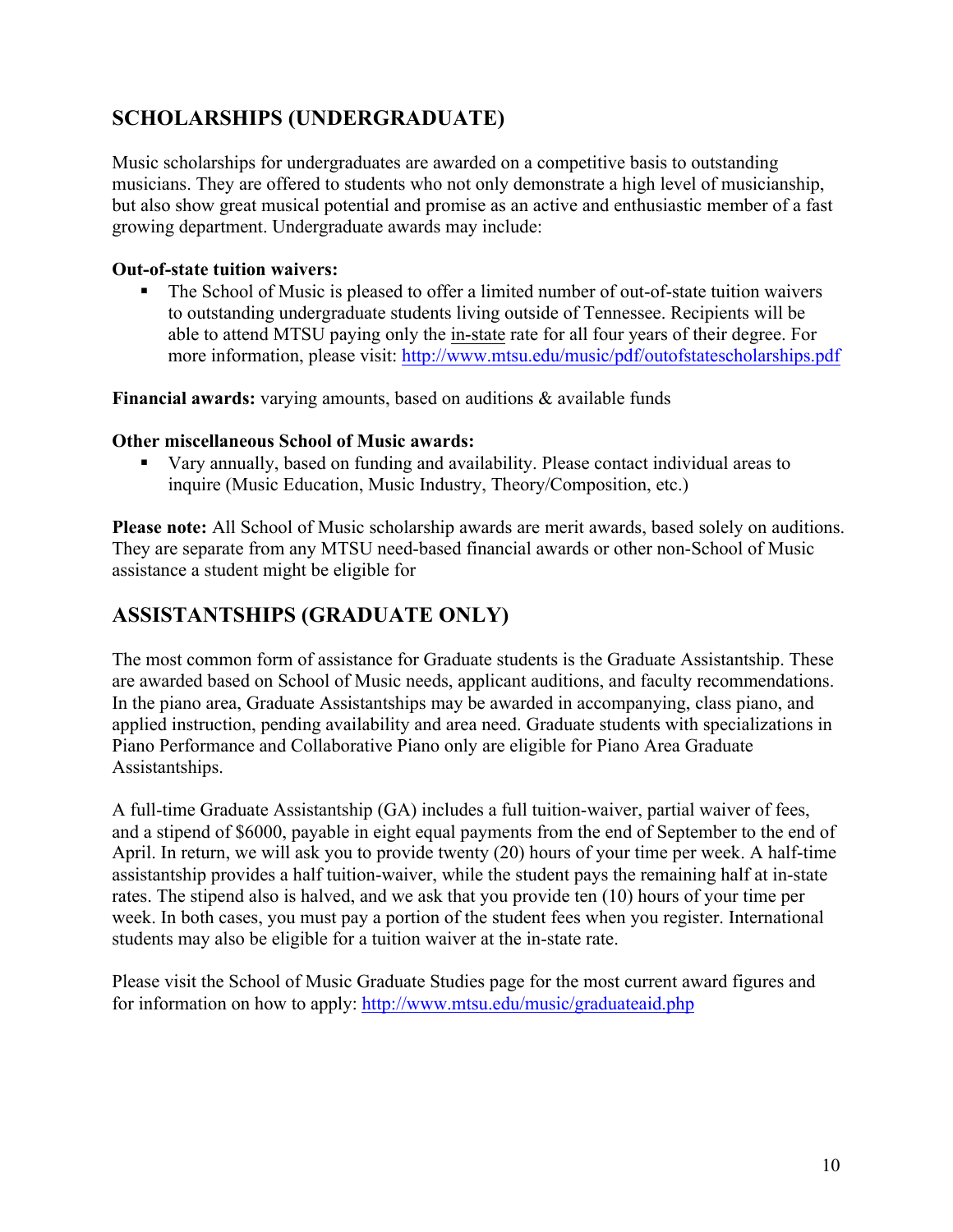## CURRENT STUDENTS

Note: All Undergraduate students should view the *Undergraduate Student Handbook* online for a complete listing of School of Music policies and procedures: mtsu.edu/music/studentutilities.php

## **Undergraduate Students:**

### **SEMESTER PERFORMANCE REQUIREMENTS**

| All BM Piano<br>Concentrations with a<br>Recital Requirement*     | Minimum of 2-3 performances per semester, plus Studio Class:<br>• 1 Student Recital Hour performance<br>• 1 Piano Area Combined Recital (as scheduled)<br>1 Jury<br>Studio Class requirements according to individual studios                |
|-------------------------------------------------------------------|----------------------------------------------------------------------------------------------------------------------------------------------------------------------------------------------------------------------------------------------|
| Jazz Studies, Theory-<br>Comp, Minors, Add-ons,<br>and non-majors | Minimum of 1-2 performances per semester, plus Studio Class:<br>Student Recital Hour (one per year for Theory-Comp)<br>• 1 Piano Area Combined Recital (as scheduled)<br>1 Jury<br>Studio Class requirements according to individual studios |

*\*Performance, Instrumental Music Education, Vocal / General Music Education, Music Industry*

## **ADDITIONAL PERFORMANCE INFORMATION**

- All jury repertoire must be performed by all students in Studio Classes at least once prior to juries (with memory, as required). Class time is limited, so please plan accordingly
- All students in their first semester of study may be exempt from any requirement above at the discretion of the applied instructor. Jury exemption is permitted only in rare cases
- Student Recital Hour performances: Any student playing a required recital must perform in a Student Recital Hour performance at least once prior to their recital, and in the same semester as their recital
- § All public performances must be approved by the instructor in advance
- Students will only be allowed to perform in class or in public if they are adequately prepared to do so. The instructor reserves the right to refuse a student's request to perform
- § Please Note: the above requirements are minimum requirements. In general:
	- o Piano Performance majors are expected to perform more repertoire and more often than all other concentrations
	- o All non-performance piano concentrations should expect to perform more frequently and a greater quantity of music as they progress in their degree
	- o Students without a recital requirement should still expect to perform more often and a greater quantity of music as they progress in their degree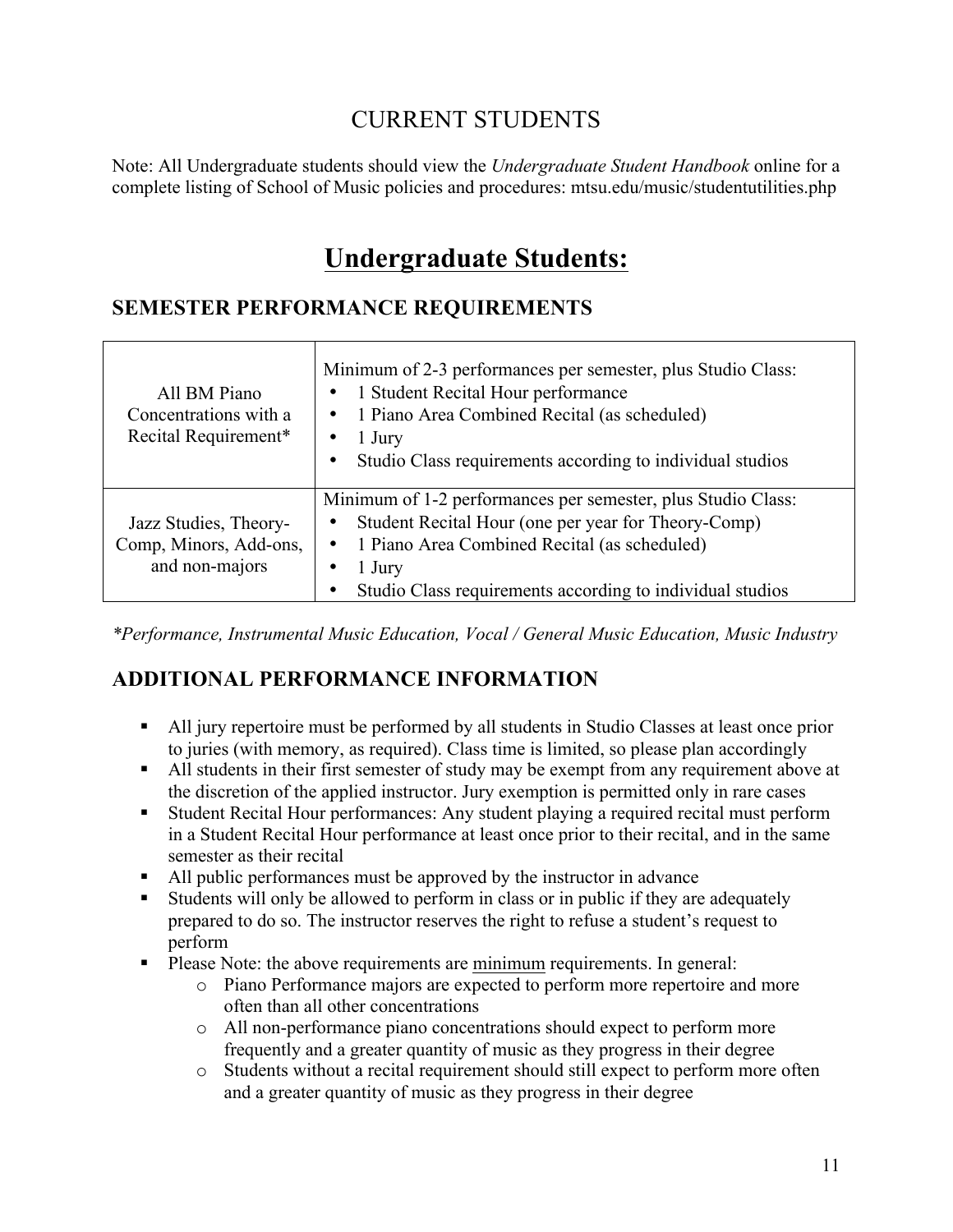## **JURY REQUIREMENTS (UNDERGRADUATE)**

| <b>BM</b> Performance                                                                                        | 15-20 minutes in length<br>Three contrasting pieces<br>Memory required                                                                                                                                                                                            |
|--------------------------------------------------------------------------------------------------------------|-------------------------------------------------------------------------------------------------------------------------------------------------------------------------------------------------------------------------------------------------------------------|
| Instrumental Music Ed.<br>Vocal/General Music Ed.<br>Music Industry                                          | 10-15 minutes in length<br>Two or more contrasting pieces<br>Memory required<br>Requirements are the same whether in 1- or 2-credit lessons                                                                                                                       |
| Music Theory / Composition<br>Jazz Studies, Music Minors,<br>Instrumental Add-ons,<br>Non-majors (electives) | 1-credit lessons:<br>5-10 minutes<br>Two or more contrasting pieces<br>Memory required for one piece only; recommended for all<br>2-credit lessons:<br>10-15 minutes<br>Two or more contrasting pieces<br>Memory required for one piece only; recommended for all |

## **ADDITIONAL JURY INFORMATION**

#### **Process:**

- Jury sign-ups will be posted approximately two weeks before juries on Dr. Clark's door
- The piano faculty will assign specific jury times, with juries typically beginning around 9:00am. There will not be a sign up sheet, but you may tell your professor if you have a time preference.

#### **Upper-Division Jury**: See requirements below

#### **Dress:**

- § Please dress well. Jeans, tennis shoes, sandals, etc. are discouraged
- Formal gowns or tuxedos are not necessary

#### **Grading and Comments:**

- Jury grades count for 50% of the overall semester grade. The remaining 50% includes attendance, performance requirements, listening requirements, concert attendance, etc. Please refer to individual instructor studio policies for grade breakdowns
- Failure to play a jury results in a "F" for the semester
- Your instructor reserves the right to raise or lower your jury grade one full letter in calculating your final semester grade
- § Written evaluations will be available from your instructor following juries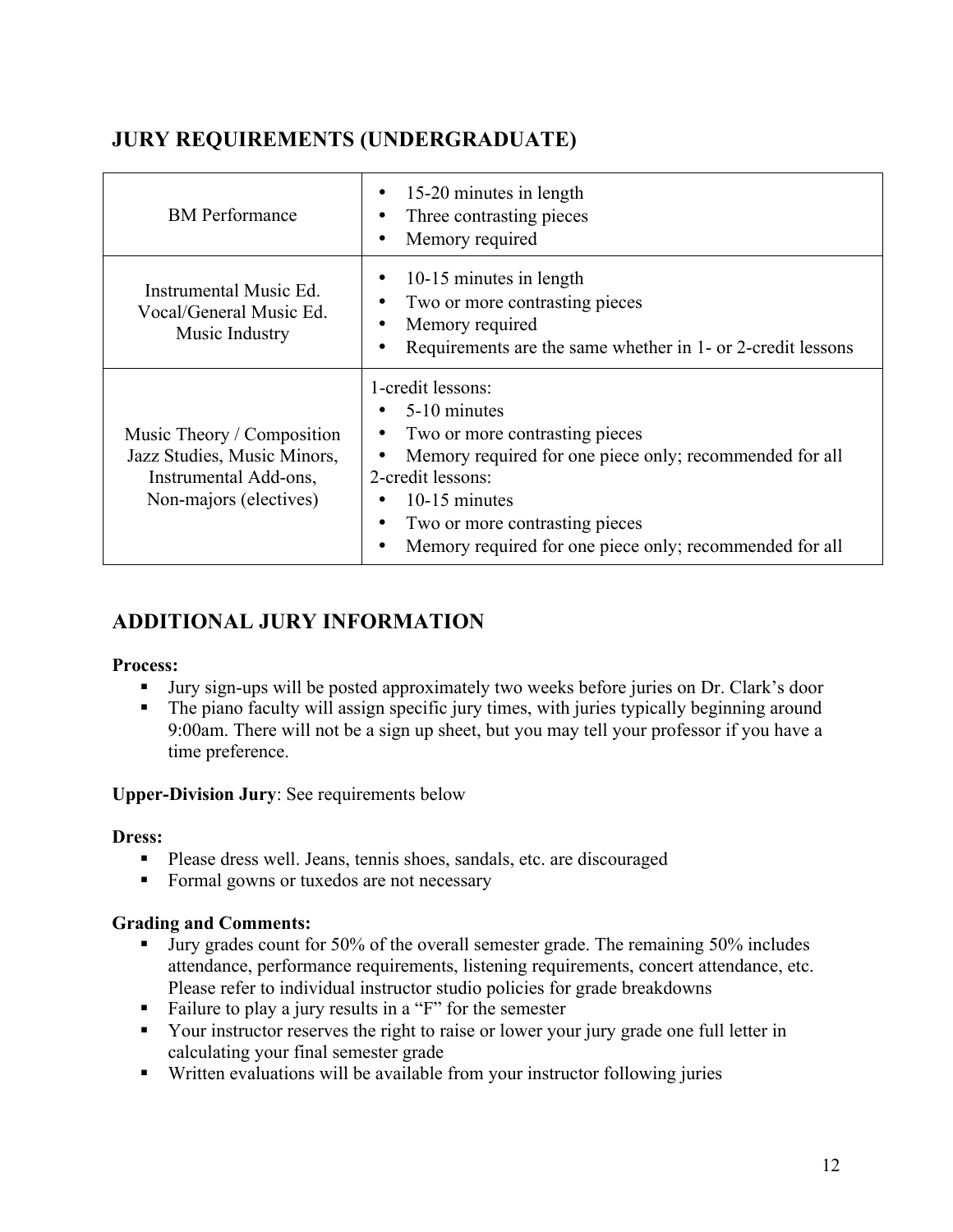#### **Unprepared Juries:**

- § Any Piano Performance concentration not meeting the requirements above, or not prepared with all required pieces, will be given an 'Incomplete' for the semester and will be required to make up the jury at a later time before receiving a letter grade. The applied piano faculty reserves the right to make exceptions when appropriate
- § All other concentrations, Minors, and non-majors not meeting the requirements above will receive a point deduction and a lower overall jury grade, as appropriate. Only if the jury is completely unprepared will an 'Incomplete' be issued and the student be required to play the jury at a later time

#### **Other Information:**

- Definition: A jury is a short performance final, required from all students taking applied piano lessons
- Students play for the applied piano faculty only, not an audience or other students
- All juries are held in Hinton Music Hall
- Music from a previous jury may not be repeated
- Juries for 2017-2018 are scheduled on the following days:
	- o Fall: Saturday, December 9, 2017
	- o Spring, Saturday, April 28, 2018

#### **Music Minor Long Jury:**

- § Music Minors are required to play a long jury at the end of 2 semesters / 2 credits of applied study to demonstrate adequate progress toward the "upper division jury" requirement outlined below.
- Repertoire:
	- o 10-15 minutes of memorized music
	- o At least two contrasting pieces from different historical periods
	- o The difficulty of each work must be equivalent to the Royal Conservatory Music Development Program Level 5 or above: musicdevelopmentprogram.org
- Scales: All white-key majors and minors, 2 octaves, hands together; quarter  $= 60$
- Arpeggios: All white-key majors and minors, 2 octaves, hands together; eighth  $= 90$

## **UPPER-DIVISION JURY**

- Required for music majors with an Upper-Division lesson requirement, as well as Instrumental Add-ons, Jazz majors, and Minors\*
	- o Not required for non-music majors
- Typically given at the end of the fourth semester of study
- With prior approval from the piano faculty, some repertoire from the third-semester jury may be repeated for the Upper-Division Jury
- An Upper-Division jury must be passed to enroll in upper-division applied lessons
- **•** If the Upper-Division Jury is not passed, the student must either:
	- o Continue lower-division private instruction until the jury is passed. Private instruction course numbers will be repeated for each semester of study
		- § Students may attempt the Upper-Division Jury a maximum of three (3) times before not being allowed to continue in the major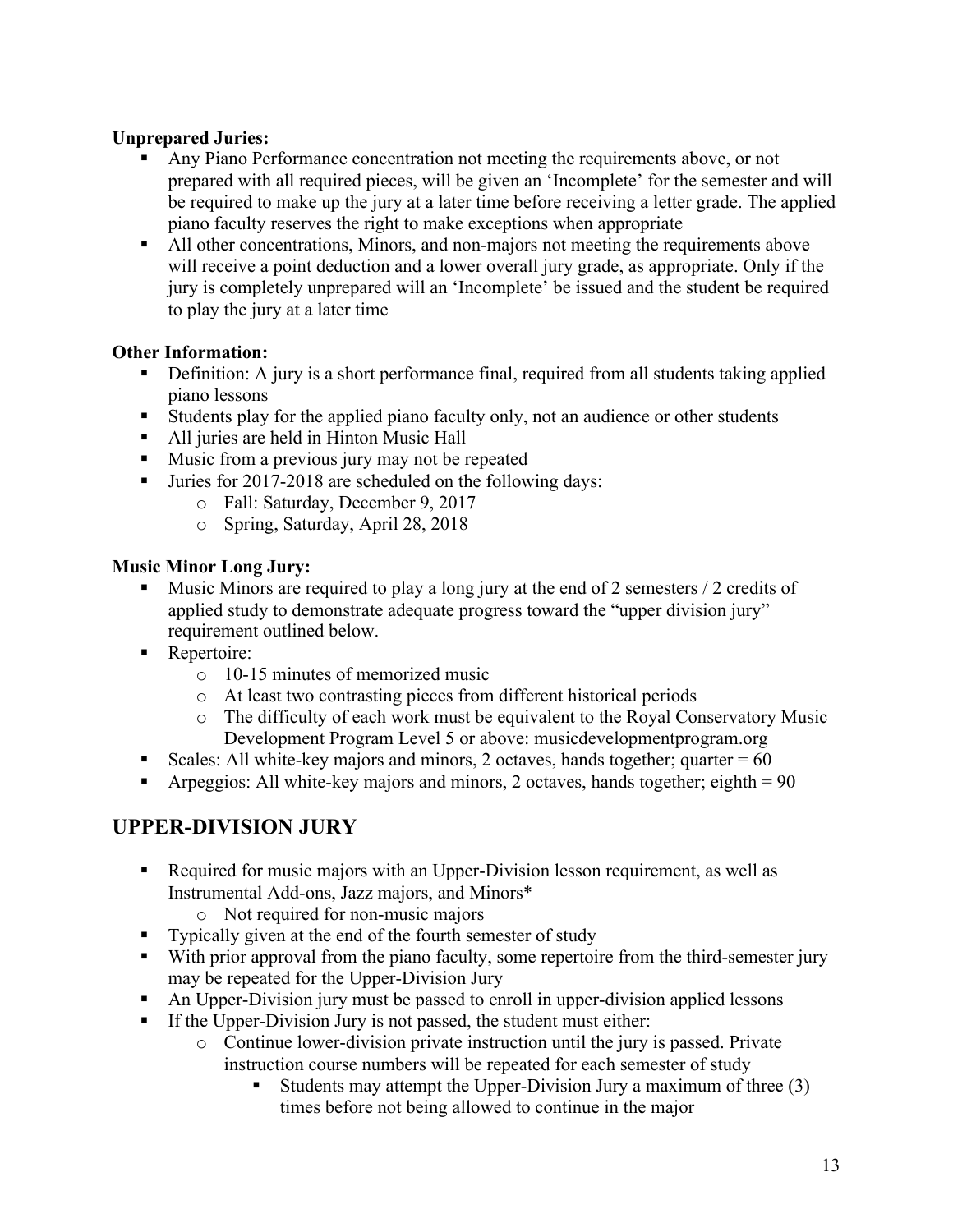- A maximum two additional semesters of lower division applied piano (six total), therefore, is allowed in order to pass the Upper-Division Jury
- o Change to a degree more suited to the student's performance ability and interests

## **UPPER-DIVISION JURY MINIMUM REQUIREMENTS**

|                                | Thirty minutes of memorized music                                                                 |
|--------------------------------|---------------------------------------------------------------------------------------------------|
|                                | Three works from different historical periods                                                     |
|                                | One work must be by J. S. Bach                                                                    |
|                                | One work must consist of two or more movements of a sonata                                        |
|                                | from the Classical period                                                                         |
|                                | One virtuosic etude or comparable virtuosic work                                                  |
|                                | The difficulty of each work must be equivalent to the Royal                                       |
|                                | Conservatory Music Development Program Level 10 or above:                                         |
|                                | www.musicdevelopmentprogram.org                                                                   |
| <b>Piano Performance</b>       | Scales                                                                                            |
|                                | Sixteenth notes, quarter note = $120(100 \text{ for 3} \text{ rds}, 6 \text{ths}, 10 \text{ths})$ |
|                                | Major, Harmonic Minor, and Melodic Minor                                                          |
|                                | Four octaves, hands together, parallel and contrary motion                                        |
|                                | Four octaves in 3rds, 6ths, and 10ths: parallel motion only                                       |
|                                | Arpeggios                                                                                         |
|                                | Sixteenth notes, quarter note $= 100$                                                             |
|                                | Four octaves, hands together                                                                      |
|                                | Major and Minor, all inversions                                                                   |
|                                | Twenty minutes of memorized music                                                                 |
|                                | Three works from different historical periods                                                     |
|                                | One work must be by J. S. Bach                                                                    |
|                                | One work must be a movement of a sonata from the Classical                                        |
|                                | period                                                                                            |
|                                | One work must be a an etude or contain passages of virtuosity                                     |
|                                | The difficulty of each work must be equivalent to the Royal                                       |
| <b>Instrumental Music Ed.</b>  | Conservatory Music Development Program Level 9 or above:                                          |
| <b>Vocal/General Music Ed.</b> | www.musicdevelopmentprogram.org                                                                   |
| <b>Music Industry</b>          | <b>Scales</b>                                                                                     |
|                                | Sixteenth notes, quarter note = $100$ (90 for contrary motion)                                    |
|                                | All major: four octaves, parallel and contrary motion                                             |
|                                | Harmonic and Melodic Minor: 4 octaves, parallel motion only                                       |
|                                | Arpeggios                                                                                         |
|                                | Sixteenth notes, quarter note = $80$                                                              |
|                                | Four octaves, hands together                                                                      |
|                                | Major and Minor, all inversions                                                                   |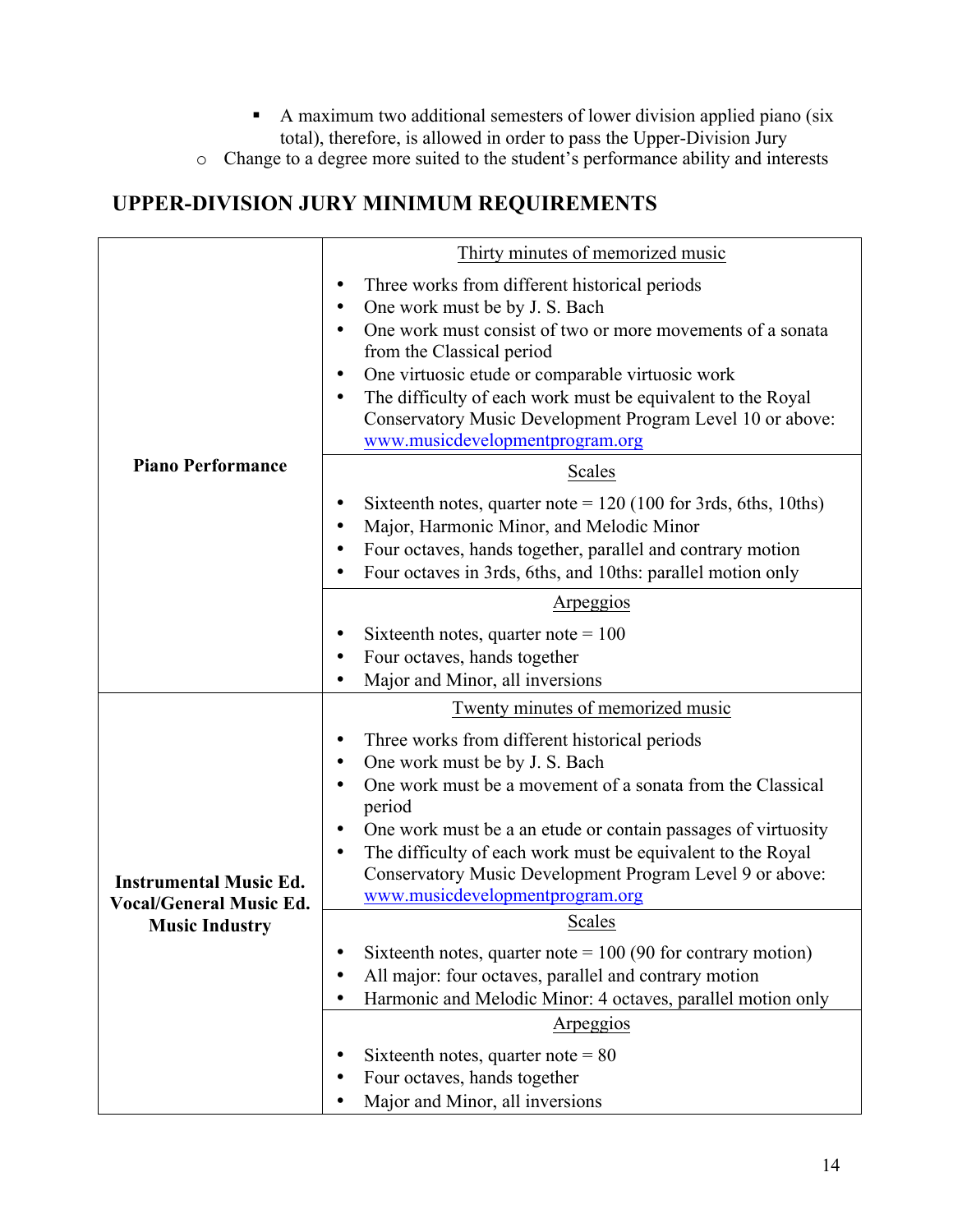|                                                                       | Ten to fifteen minutes of memorized music                                                                                                                                                                                                                                                                                                                             |
|-----------------------------------------------------------------------|-----------------------------------------------------------------------------------------------------------------------------------------------------------------------------------------------------------------------------------------------------------------------------------------------------------------------------------------------------------------------|
|                                                                       | Two or more works from different historical periods<br>One work by J. S. Bach strongly encouraged<br>٠<br>One movement of a Classical Era sonata strongly encouraged<br>The difficulty of each work must be equivalent to the Royal<br>Conservatory Music Development Program Level 8 or above<br>(Level 6-7 for Add-ons and Minors): www.musicdevelopmentprogram.org |
| Theory-Composition,                                                   | Scales                                                                                                                                                                                                                                                                                                                                                                |
| <b>Jazz Studies,</b><br><b>Instrumental Add-ons,</b><br>Music Minors* | Sixteenth notes, quarter note = $90(72)$ for Add-ons and Minors)<br>All major: four octaves, parallel and contrary motion (tempo<br>may be 10 points less for contrary motion)<br>Harmonic and Melodic Minor: 4 octaves, parallel motion only                                                                                                                         |
|                                                                       | Arpeggios                                                                                                                                                                                                                                                                                                                                                             |
|                                                                       | Sixteenth notes, quarter note = $68(60)$ for Add-ons and Minors)<br>Four octaves, hands together<br>Major and Minor; all inversions (root position only for Add-ons<br>and Minors)                                                                                                                                                                                    |

*\*Not technically an "Upper Division Jury" for Music Minors, but representative of the minimum level of proficiency Music Minors are expected to attain by the end of 4 semesters (or 4 credits) of study.*

Due to time constraints, the faculty may not hear all of the material prepared for this jury. The student should, however, be prepared with all of the material so that the faculty may feel free to ask any movement, required scale, etude, etc.

## **RECITAL REQUIREMENTS**

|                          | Junior Recital (required):                                                                                                    |
|--------------------------|-------------------------------------------------------------------------------------------------------------------------------|
| <b>Piano Performance</b> | Half-length recital: 30-45 minutes of memorized solo piano music<br>Must include a complete sonata from the Classical period  |
|                          | Senior Recital (required):                                                                                                    |
|                          | Full-length recital: 45-60 minutes of memorized solo piano music<br>Must include a complete sonata form any historical period |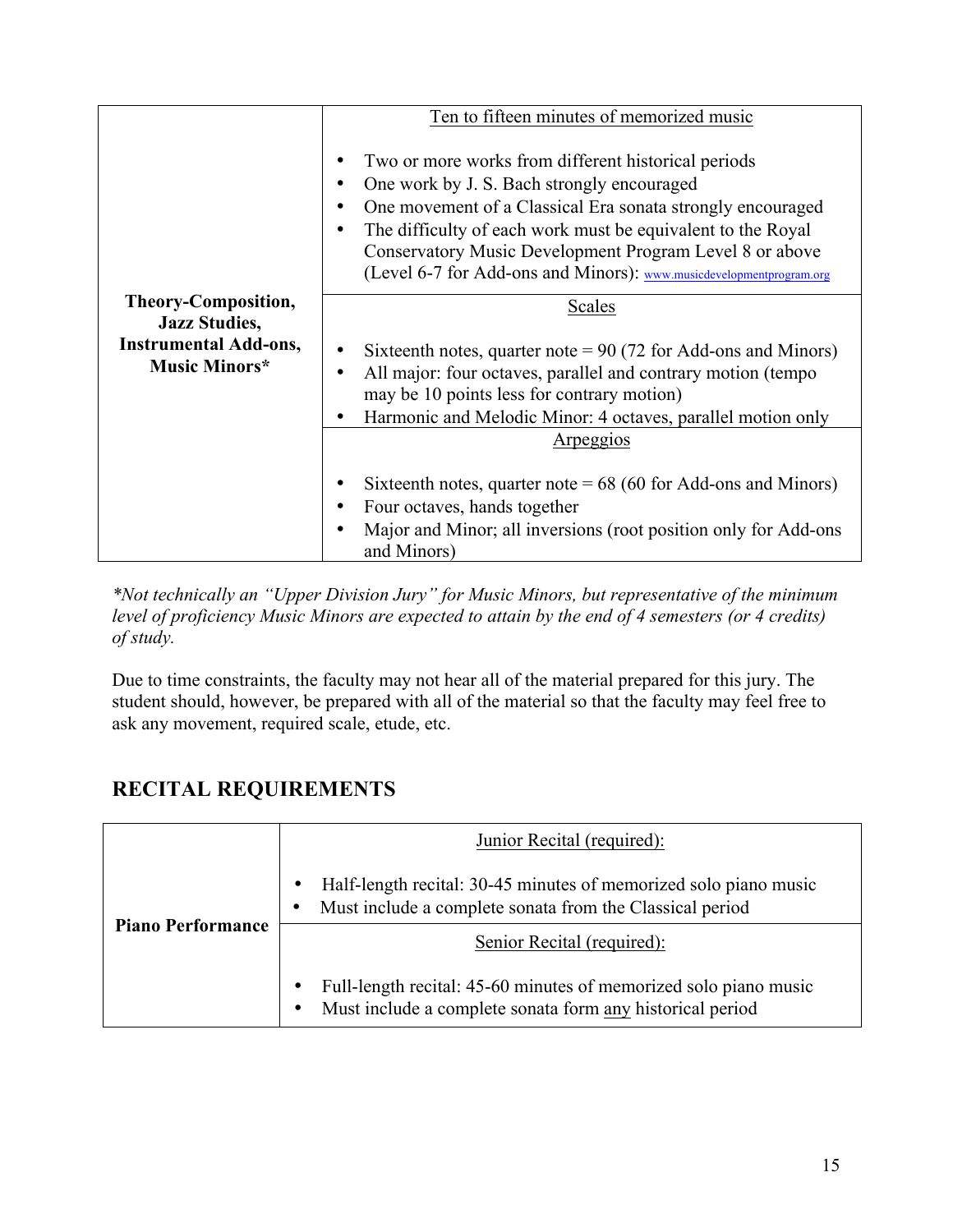|                                                                                          | Partial Senior Recital (required):                                                                                                                                                                                                                                                                                                                                                                                            |
|------------------------------------------------------------------------------------------|-------------------------------------------------------------------------------------------------------------------------------------------------------------------------------------------------------------------------------------------------------------------------------------------------------------------------------------------------------------------------------------------------------------------------------|
| <b>Instrumental Music Ed.</b><br><b>Vocal/General Music Ed.</b><br><b>Music Industry</b> | Half-length: At least 30 minutes of memorized solo piano music<br>٠<br>At least three works from different historical period<br>٠<br>Must include a complete sonata from any historical period<br>٠<br>May be presented as a combined recital with another piano<br>$\bullet$<br>concentration major (non-Performance)<br>Exceptions to repertoire requirements can be made only with<br>٠<br>approval from the piano faculty |
| <b>Music Theory /</b><br>Composition,<br><b>Jazz Studies, Add-ons,</b><br><b>Minors</b>  | No Required Recitals<br>Jazz Studies and Music Theory / Composition majors must<br>٠<br>present non-piano recitals according to their specific area<br>requirements<br>Optional recitals are possible with permission from the piano<br>٠<br>faculty and pending hall availability                                                                                                                                            |

**Note:**

Students are excused from a jury during the semester in which a recital is given Freshman and Sophomore Recitals: Optional, at the discretion of the studio teacher Exceptions to the repertoire requirements can be made only with piano faculty approval

## **RECITAL HEARINGS**

- Students must receive permission to present a recital by passing a recital hearing at least two weeks before the scheduled recital date
- The two-person panel will consist of Dr. Nadgir and Dr. Clark. In the event that one or the other cannot be present, a replacement from the piano area may be allowed to sit in, with prior approval from both Dr. Nadgir and Dr. Clark
- Students should have their entire recital memorized and ready to play. While some polishing is expected in the remaining two weeks, no piece should be completely unprepared at the time of the hearing
- The panel will decide whether to allow the student to perform the recital or delay it. Reasons for delaying a recital may include:
	- o The program is not completely learned/memorized or prepared
	- o The playing is not at a high enough level for the respective degree
	- o The repertoire performed is not appropriate for the degree or year of study
- **•** If the hearing is not passed, the recital must be rescheduled  $\&$  another hearing performed
- The same repertoire may be used for the rescheduled hearing, unless the piano faculty stipulates otherwise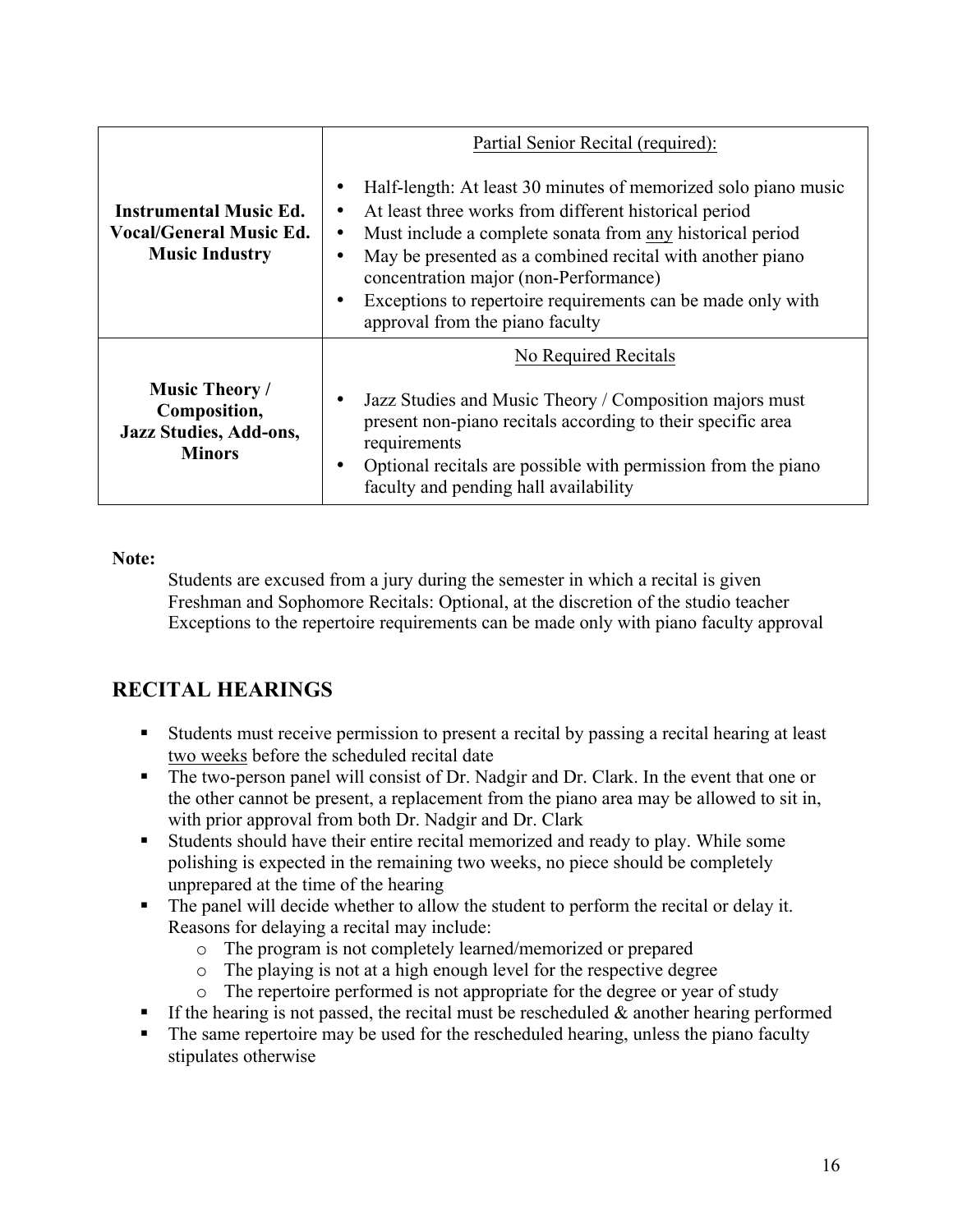## **OTHER RECITAL INFORMATION**

Please consult the online School of Music *Student Handbook* for details regarding scheduling, recital recordings, submitting program information, etc. http://www.mtsu.edu/music/studentutilities.php

Please note: A digital copy of your recital program is due to Tim Musselman no later than ten days prior to your recital. Please see the *Student Handbook* for details

## **Graduate Students:**

Note: All Graduate students should obtain a copy of the *Graduate Student Handbook* from the Graduate Coordinator (Dr. Paul Osterfield) for a complete listing of School of Music policies and procedures. This document is not available online.

## **SEMESTER PERFORMANCE REQUIREMENTS**

| <b>MM Piano Performance</b>   | Minimum of 2-3 performances per semester, plus Studio Class:<br>1 Piano Area Combined Recital performance (as scheduled)<br>1 Student Recital Hour performance<br>$\bullet$<br>1 Jury<br>Studio Class requirements according to individual studios                  |
|-------------------------------|---------------------------------------------------------------------------------------------------------------------------------------------------------------------------------------------------------------------------------------------------------------------|
| <b>MM</b> Collaborative Piano | Minimum of 3-4 performances per semester, plus Studio Class:<br>1 Piano Area Combined Recital performance (as scheduled)<br>2 Student Recital Hour performances (collaborative)<br>$\bullet$<br>1 Jury<br>Studio Class requirements according to individual studios |

## **ADDITIONAL PERFORMANCE INFORMATION**

- All jury repertoire must be performed in Studio Class at least once prior to juries (with memory, as required). Class time is limited, so please plan accordingly
- § All public performances must be approved by the instructor in advance
- Students will only be allowed to perform in class or in public if they are adequately prepared to do so. The instructor reserves the right to refuse a student's request to perform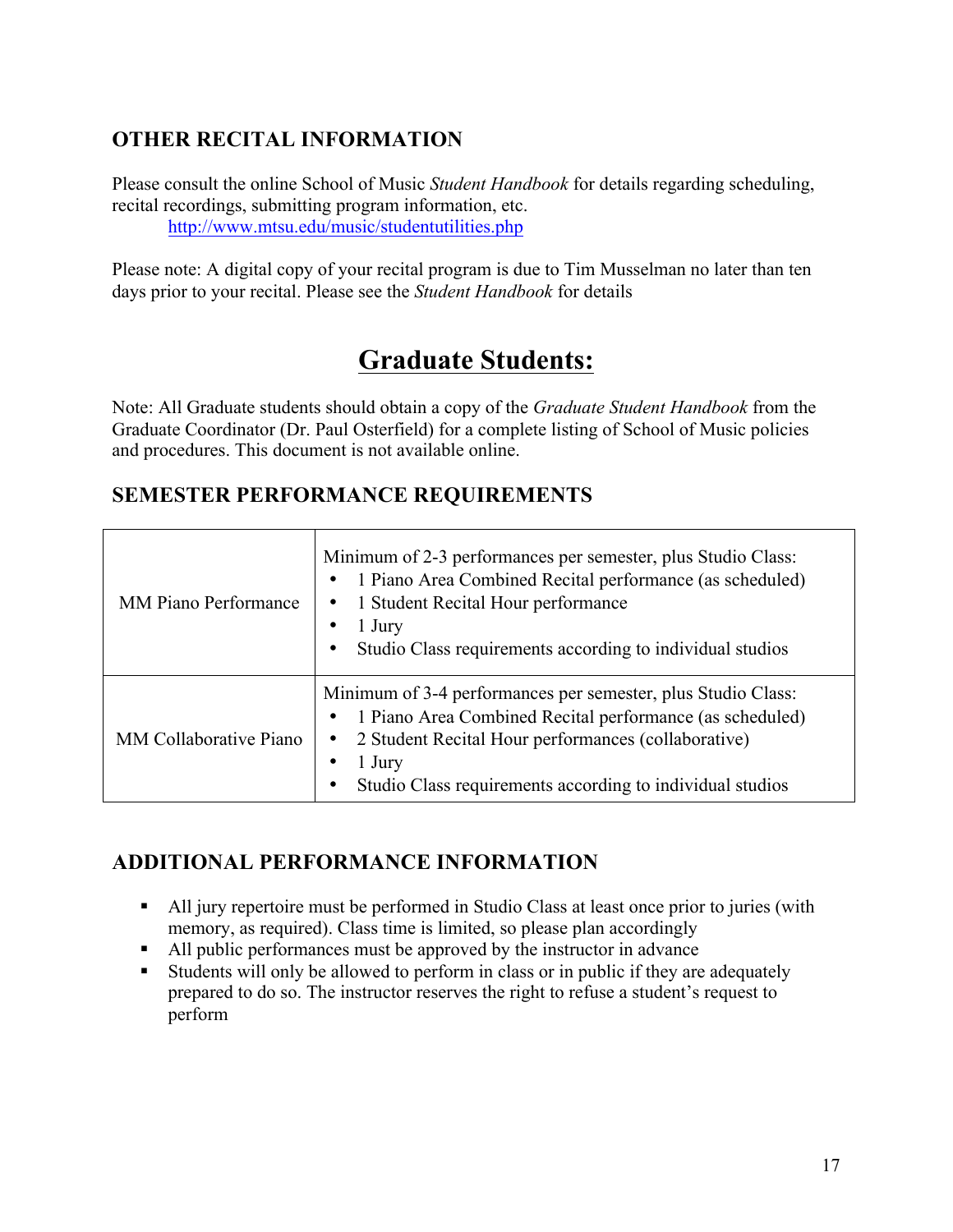## **JURY REQUIREMENTS (GRADUATE)**

| <b>MM Piano Performance</b><br>$(1st$ and 3 <sup>rd</sup> semesters) | $\bullet$ 15-20 minutes of music<br>• Three or more contrasting works from different historical eras<br>• Memorization required<br>• Long jury: See below                                                                 |
|----------------------------------------------------------------------|---------------------------------------------------------------------------------------------------------------------------------------------------------------------------------------------------------------------------|
| MM Collaborative Piano<br>$(1st$ and 3 <sup>rd</sup> semesters)      | $\bullet$ 15-20 minutes of music<br>• Two songs, performed with a vocalist<br>• One "Allegro" movement from an instrumental sonata<br>performed with an instrumentalist<br>One work for solo piano. Memorization required |

## **ADDITIONAL JURY INFORMATION**

#### **Process:**

- § Jury sign-ups will be posted approximately two weeks before juries on Dr. Nadgir's door
- The piano faculty will assign specific jury times, with juries typically beginning around 9:00am. There will not be a sign up sheet, but you may tell your professor if you have a time preference.

#### **Grading and Comments:**

- Jury grades count for 50% of the overall semester grade. The remaining 50% includes attendance, performance requirements, listening requirements, etc. Please refer to individual instructor studio policies for grade breakdowns
- Failure to play a jury results in a "F" for the semester
- Your instructor reserves the right to raise or lower your jury grade one full letter in calculating your final semester grade
- § Written evaluations will be available from your instructor following juries

#### **Unprepared Juries:**

- § Any MM Piano Performance or Collaborative Piano specializations not meeting the requirements above, or not prepared with all required pieces, will be given an Incomplete for the semester and will be required to make up the jury at a later time before receiving a letter grade. The applied piano faculty reserves the right to make exceptions when appropriate
- All other Graduate applied piano students (electives) not meeting the requirements above will receive a point deduction and a lower overall jury grade, as appropriate. Only if the jury is completely unprepared will an Incomplete be issued and the student be required to play the jury at a later time

#### **Other Information:**

• All juries are held in Hinton Music Hall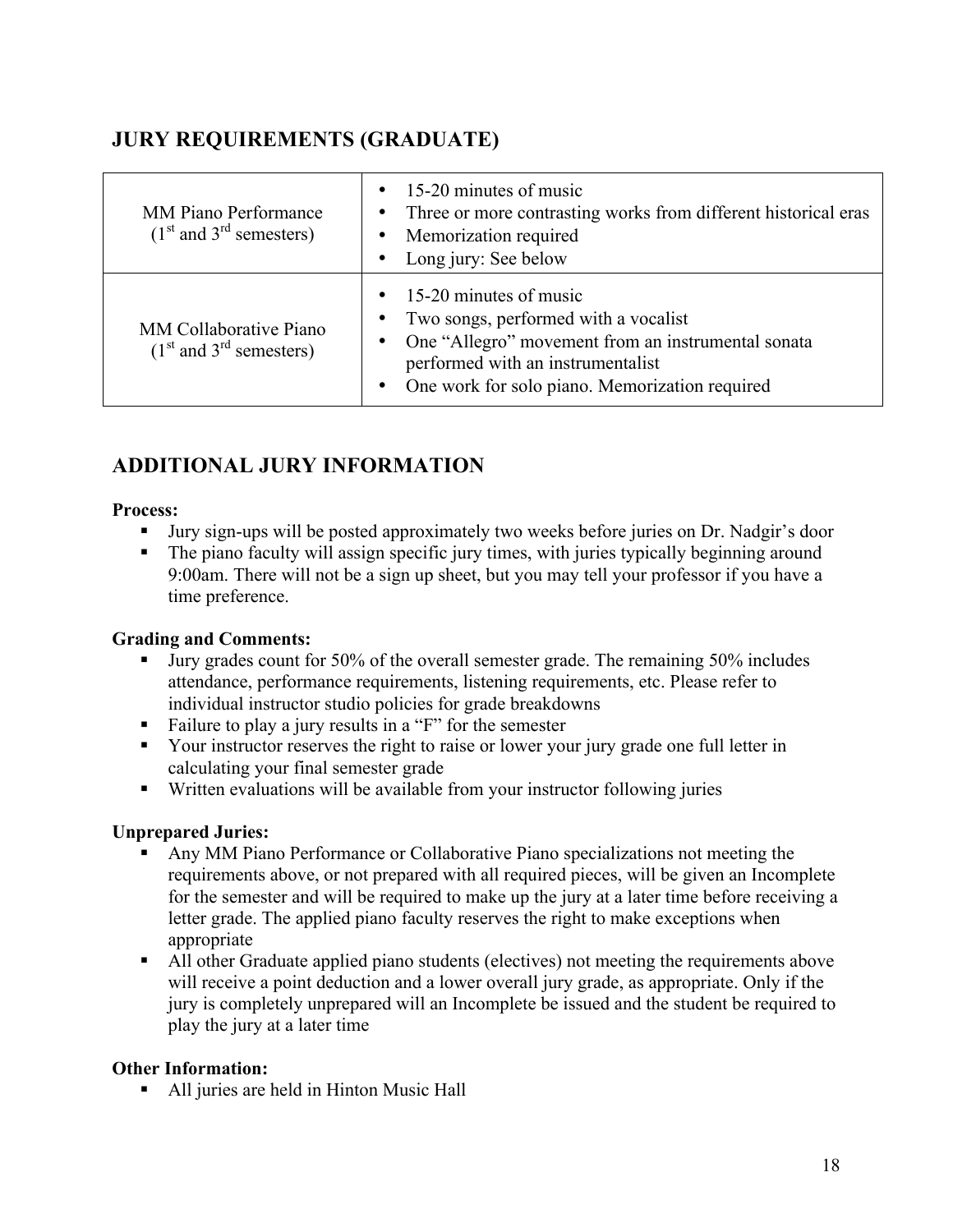- Music from a previous jury may not be repeated
- Juries for 2017-2018 are scheduled on the following days:
	- o Fall: Saturday, December 9, 2017
	- o Spring, Saturday, April 28, 2018

## **LONG JURY INFORMATION**

- MM Piano Performance specializations ONLY are required to complete a Long Jury
- Played at the end of the second semester of study
- The Long Jury must be passed in order to continue in the degree program and to schedule the required recital the following year
- **•** If the Long Jury is not passed, students must either:
	- o Continue in the program on a probationary basis, making up the Long Jury over the summer or within the first five weeks of the following Fall semester
	- o Discuss options for specializations in an area other than Piano Performance

### **LONG JURY REQUIREMENTS**

| At least three historical periods must be represented<br>$\bullet$<br><b>MM</b> Piano<br>The difficulty of the program should be equivalent to the Royal<br>$\bullet$<br>Performance<br>Conservatory Music Development Program Associate Diploma in<br>Piano Performance: www.musicdevelopmentprogram.org<br>Scales and Arpeggios: At the discretion of the piano faculty<br>$\bullet$ |  | Minimum of 40 minutes of memorized solo piano music<br>$\bullet$<br>Four or more pieces from the standard repertoire<br>$\bullet$ |
|----------------------------------------------------------------------------------------------------------------------------------------------------------------------------------------------------------------------------------------------------------------------------------------------------------------------------------------------------------------------------------------|--|-----------------------------------------------------------------------------------------------------------------------------------|
|----------------------------------------------------------------------------------------------------------------------------------------------------------------------------------------------------------------------------------------------------------------------------------------------------------------------------------------------------------------------------------------|--|-----------------------------------------------------------------------------------------------------------------------------------|

### **RECITAL REQUIREMENTS**

|                                         | One Required Recital                                                                                                                                                                                                                                                                                                                |
|-----------------------------------------|-------------------------------------------------------------------------------------------------------------------------------------------------------------------------------------------------------------------------------------------------------------------------------------------------------------------------------------|
| <b>MM</b> Piano<br>Performance          | Full-length recital: 55-60 minutes of memorized solo piano music<br>$\bullet$<br>Given during the second year of study, usually in the fourth semester<br>٠<br>Repertoire should demonstrate a range of styles and abilities                                                                                                        |
|                                         | <b>Two Required Recitals</b>                                                                                                                                                                                                                                                                                                        |
| <b>MM Collaborative</b><br><b>Piano</b> | Full-length: Each totaling 55-60 minutes of collaborative music<br>One recital typically given each year of study $(2^{nd}$ and $4^{th}$ semesters)<br>Vocal and instrumental repertoire may be split between the two<br>$\bullet$<br>recitals in any combination, as long as the final result is<br>approximately 50% of each area |

NOTE: Students are excused from a jury during the semester in which a recital is given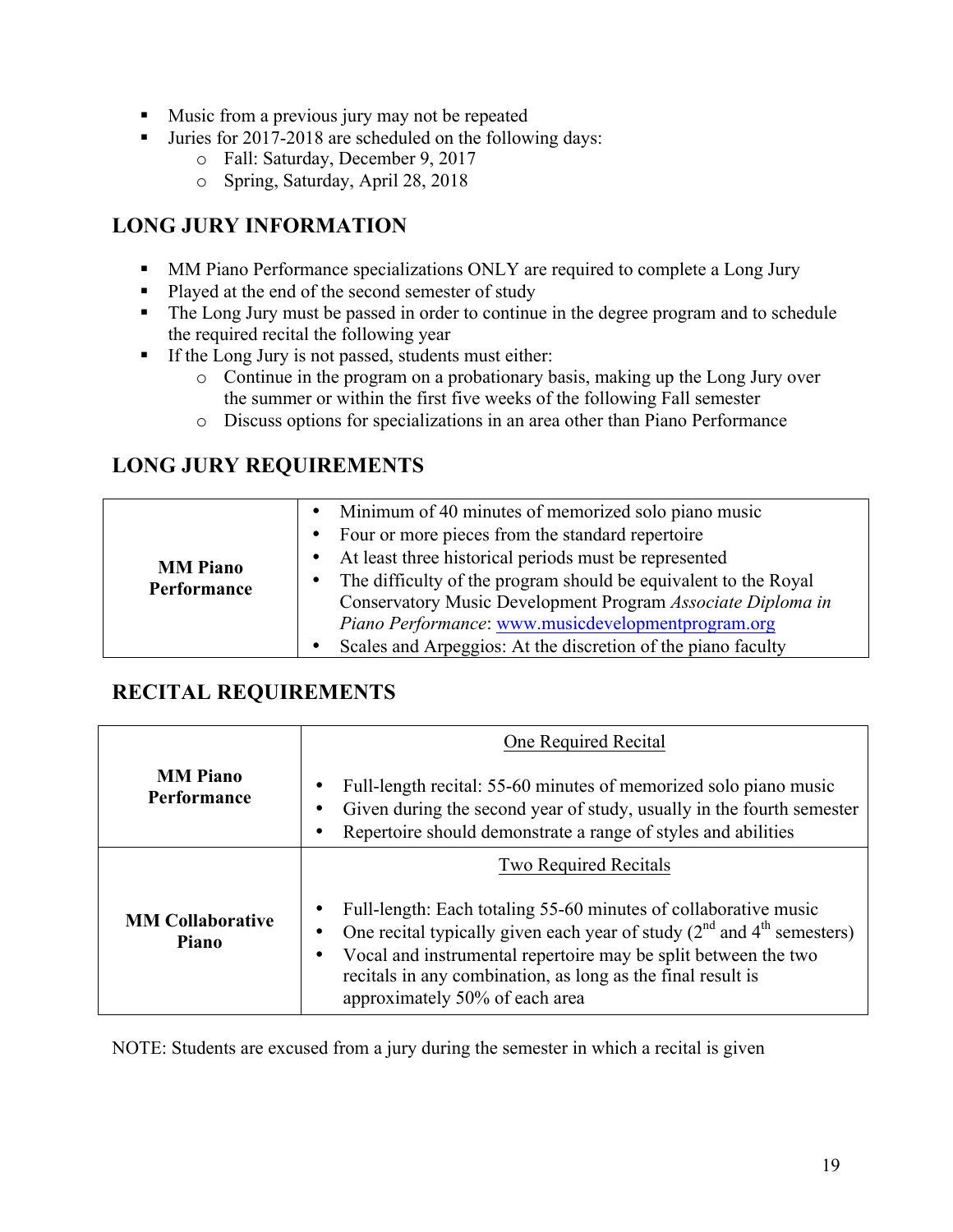## **RECITAL HEARINGS**

- § Students must receive permission to present a recital by passing a recital hearing at least two weeks before the scheduled recital date
- The hearing will be played for a faculty panel of three, two of whom will include Dr. Nadgir and Dr. Clark. The third person may be a faculty member of the student's choice from the School of Music, but should ideally be another person in the keyboard area
- Students should have their entire recital memorized and ready to play. While some polishing is expected in the remaining two weeks, no piece should be completely unprepared at the time of the hearing
- The panel will decide whether to allow the student to perform the recital or delay it. Reasons for delaying a recital may include:
	- o The program is not completely learned or prepared
	- o The playing is not at a high enough level for the respective degree
	- o The repertoire performed is not appropriate for the degree or year of study
- **•** If the hearing is not passed, the recital must be rescheduled  $\&$  another hearing performed
- The same repertoire may be used for the rescheduled hearing, unless the piano faculty stipulates otherwise

## **OTHER RECITAL INFORMATION**

Please consult the online School of Music *Student Handbook* for details regarding scheduling, recital recordings, submitting program information, etc. http://www.mtsu.edu/music/studentutilities.php

Please note: A digital copy of your recital program is due to Tim Musselman no later than ten days prior to your recital. Please see the *Student Handbook* for details